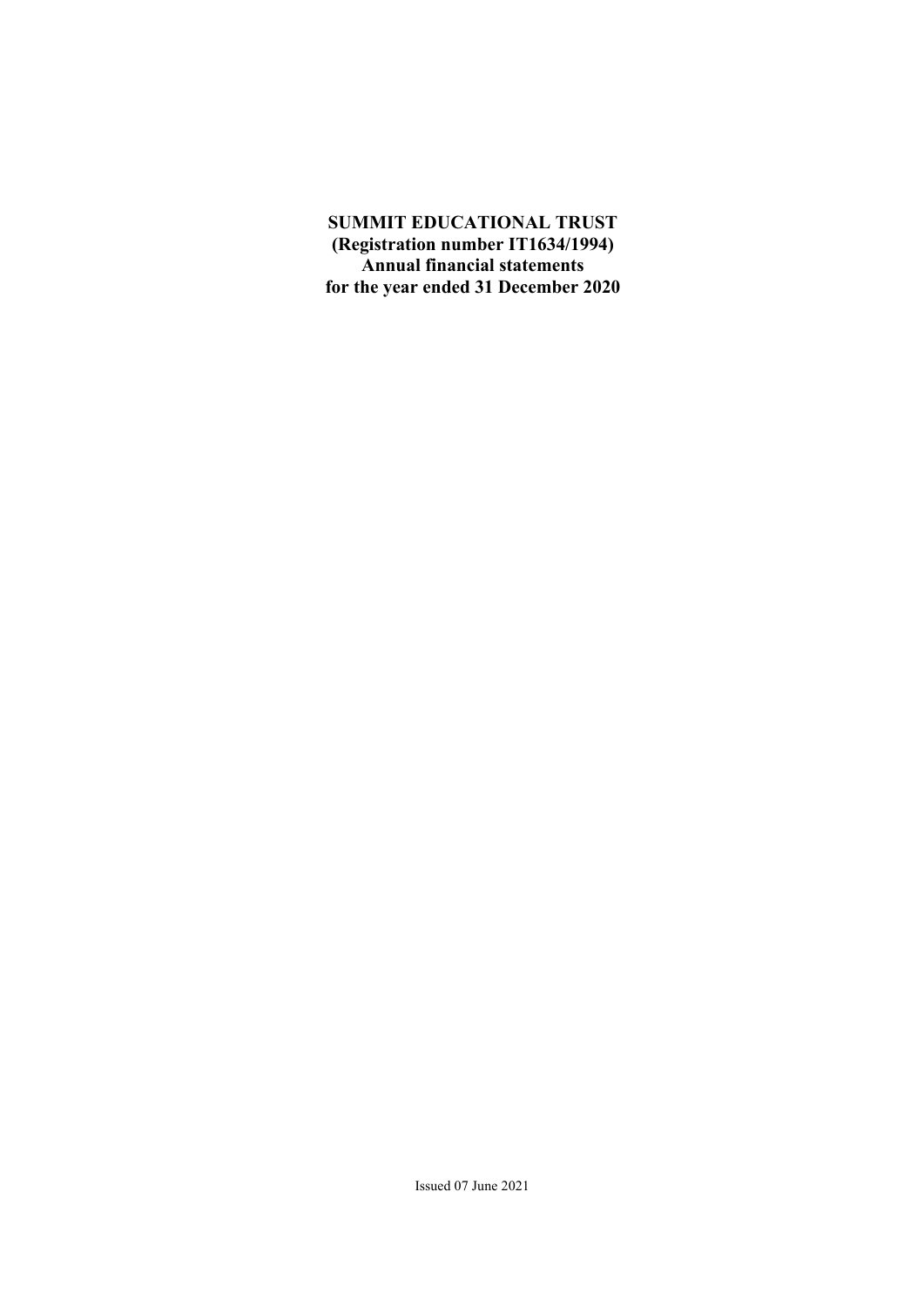# **General Information**

| Country of incorporation and domicile | South Africa                                                                                      |                                                                            |
|---------------------------------------|---------------------------------------------------------------------------------------------------|----------------------------------------------------------------------------|
| <b>Trustees</b>                       | A.E. Wentzel<br>G.E. Kerr-Phillips<br>G.L. Korner<br>L.L. Lalla<br>N.T. Mapetla<br>M.D. Stalley   | Chairman                                                                   |
| <b>Registered office</b>              | Building 7, Perspective Place<br>Sunninghill Office Park<br>Peltier Drive<br>Sunninghill<br>2191  |                                                                            |
| <b>Business address</b>               | Building 7, Perspective Place<br>Sunninghill Office Park<br>Peltier Drive<br>Sunninghill<br>2191  |                                                                            |
| <b>Bankers</b>                        | <b>Investec Private Bank</b>                                                                      | First National Bank, a division of FirstRand Bank Limited                  |
| <b>Auditors</b>                       | Orkin Brown and Associates<br>Chartered Accountants (S.A.)<br>Registered Accountants and Auditors |                                                                            |
| <b>Trust registration number</b>      | IT1634/1994                                                                                       |                                                                            |
| Level of assurance                    | applicable requirements of the trust deed.                                                        | These annual financial statements have been audited in compliance with the |
| <b>Issued</b>                         | 07 June 2021                                                                                      |                                                                            |
| NPO                                   | 011/413 NPO                                                                                       |                                                                            |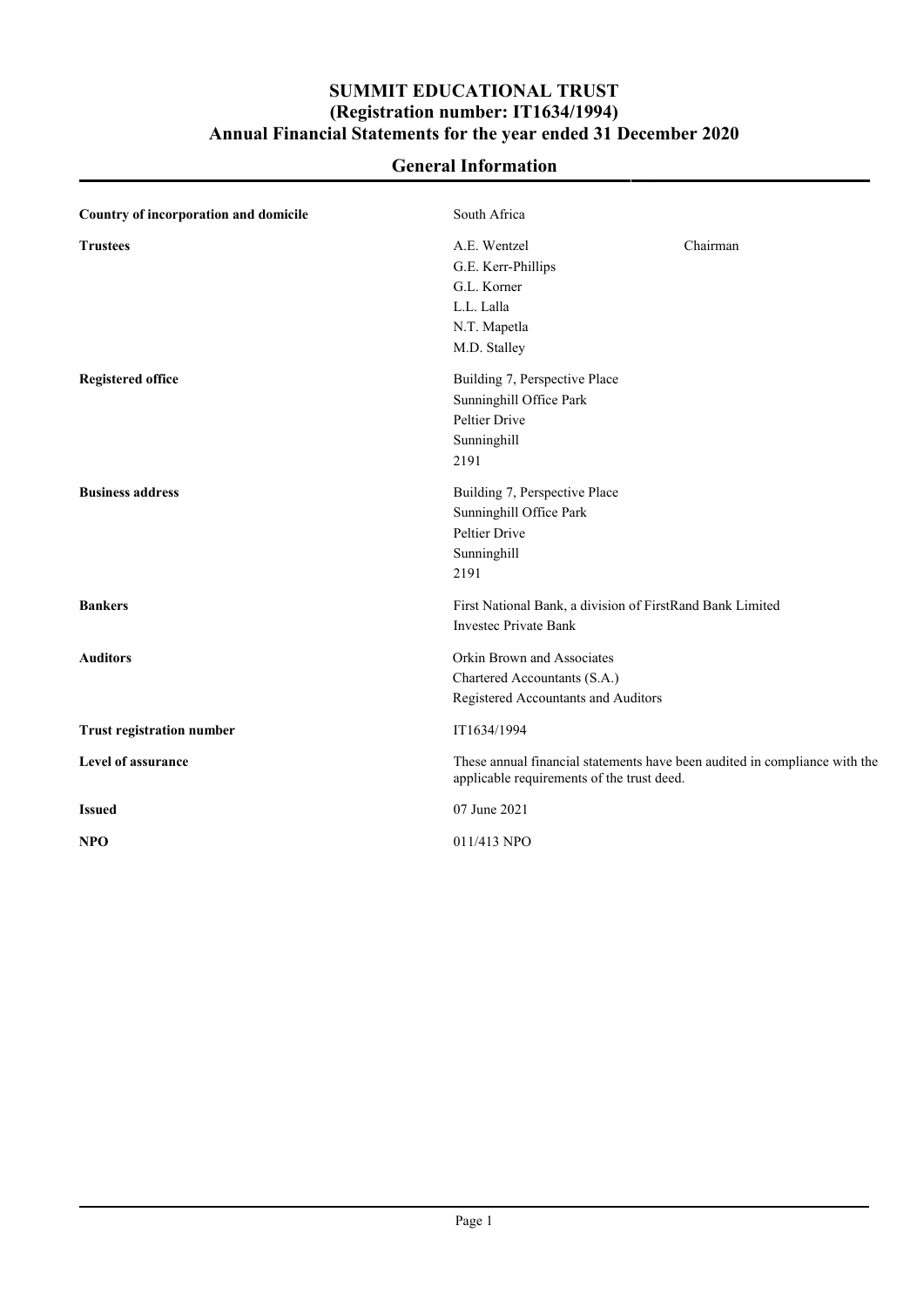## **Index**

The reports and statements set out below comprise the annual financial statements presented to the trustees:

|                                           | Page      |
|-------------------------------------------|-----------|
| Trustees' Responsibilities and Approval   | 3         |
| Independent Auditor's Report              | $4 - 5$   |
| Trustees' Report                          | 6         |
| <b>Statement of Financial Position</b>    | 7         |
| Statement of Comprehensive Income         | 8         |
| Statement of Changes in Equity            | 9         |
| <b>Statement of Cash Flows</b>            | 10        |
| <b>Accounting Policies</b>                | $11 - 12$ |
| Notes to the Annual Financial Statements  | $13 - 16$ |
| Administrator / Management Report         | $17 - 19$ |
| <b>Statement of Financial Performance</b> | 20        |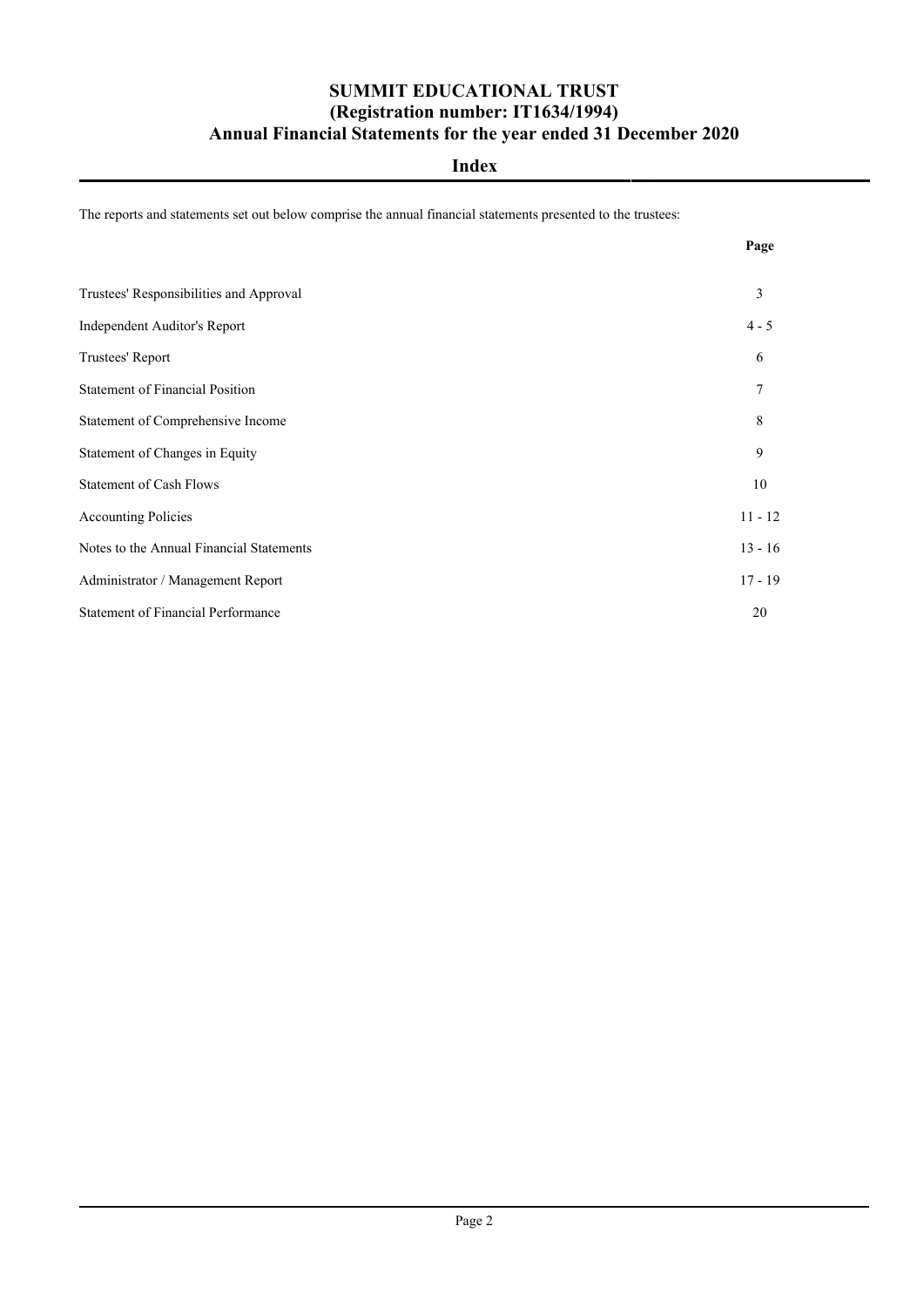### **Trustees' Responsibilities and Approval**

The trustees are required to maintain adequate accounting records and are responsible for the content and integrity of the annual financial statements and related financial information included in this report. It is their responsibility to ensure that the annual financial statements fairly present the state of affairs of the trust as at the end of the financial year and the results of its operations and cash flows for the period then ended, in conformity with the International Financial Reporting Standard for Small and Medium-sized Entities.

The annual financial statements are prepared in accordance with the International Financial Reporting Standard for Small and Medium-sized Entities and are based upon appropriate accounting policies consistently applied and supported by reasonable and prudent judgments and estimates.

The trustees acknowledge that they are ultimately responsible for the system of internal financial control established by the trust and place considerable importance on maintaining a strong control environment. To enable the trustees to meet these responsibilities, the trustees set standards for internal control aimed at reducing the risk of error or loss in a cost effective manner. The standards include the proper delegation of responsibilities within a clearly defined framework, effective accounting procedures and adequate segregation of duties to ensure an acceptable level of risk. These controls are monitored throughout the trust and all employees are required to maintain the highest ethical standards in ensuring the trust's business is conducted in a manner that in all reasonable circumstances is above reproach. The focus of risk management in the trust is on identifying, assessing, managing and monitoring all known forms of risk across the trust. While operating risk cannot be fully eliminated, the trust endeavours to minimise it by ensuring that appropriate infrastructure, controls, systems and ethical behaviour are applied and managed within predetermined procedures and constraints.

The trustees are of the opinion, based on the information and explanations given by management, that the system of internal control provides reasonable assurance that the financial records may be relied on for the preparation of the annual financial statements. However, any system of internal financial control can provide only reasonable, and not absolute, assurance against material misstatement or loss.

The trustees have reviewed the trust's cash flow forecast for the year to 31 December 2021 and, in the light of this review and the current financial position, they are satisfied that the trust has or has access to adequate resources to continue in operational existence for the foreseeable future.

The external auditors are responsible for independently auditing and reporting on the trust's annual financial statements. The annual financial statements have been examined by the trust's external auditors and their report is presented on page 4.

The annual financial statements set out on pages 6 to 20, which have been prepared on the going concern basis, were approved by the trustees on 07 June 2021 and were signed on their behalf by:

**Trustee Trustee**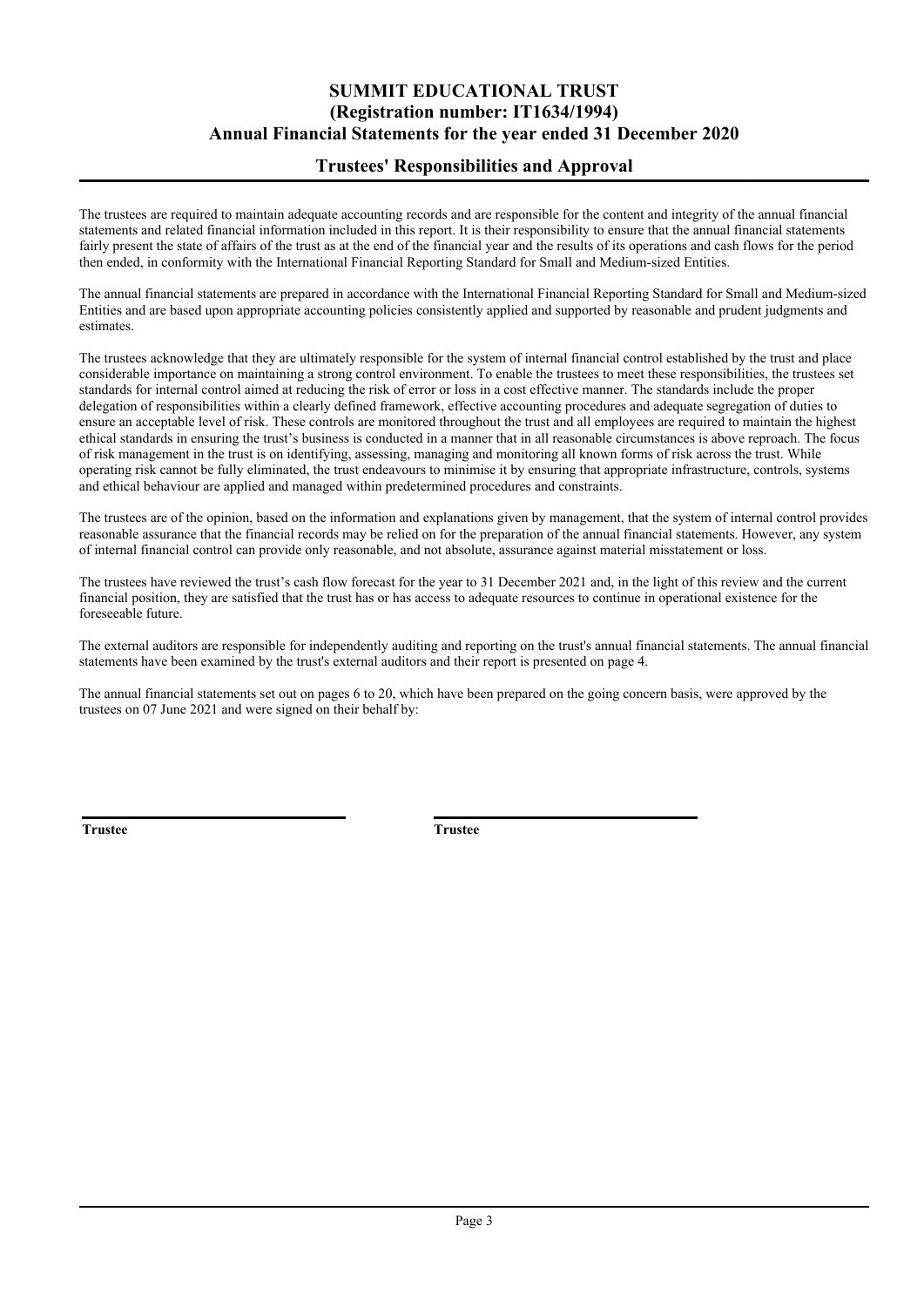#### **To the Trustees of Summit Educational Trust**

#### **Opinion**

We have audited the annual financial statements of Summit Educational Trust (the trust) set out on pages 7 to 16, which comprise the statement of financial position as at 31 December 2020, statement of comprehensive income, statement of changes in equity and statement of cash flows for the year then ended, and the notes to the annual financial statements, including a summary of significant accounting policies.

In our opinion, the annual financial statements present fairly, in all material respects, the financial position of Summit Educational Trust as at 31 December 2020, and its financial performance and cash flows for the year then ended in accordance with the International Financial Reporting Standard for Small and Medium-sized Entities and the requirements of the Trust Property Control Act 57 of 1988.

#### **Basis for Opinion**

We conducted our audit in accordance with International Standards on Auditing. Our responsibilities under those standards are further described in the Auditor's Responsibilities for the Audit of the Annual Financial Statements section of our report. We are independent of the trust in accordance with the sections 290 and 291 of the Independent Regulatory Board for Auditors' Code of Professional Conduct for Registered Auditors (Revised January 2018), parts 1 and 3 of the Independent Regulatory Board for Auditors' Code of Professional Conduct for Registered Auditors (Revised November 2018) (together the IRBA Codes) and other independence requirements applicable to performing audits of annual financial statements in South Africa. We have fulfilled our other ethical responsibilities, as applicable, in accordance with the IRBA Codes and in accordance with other ethical requirements applicable to performing audits in South Africa. The IRBA Codes are consistent with the corresponding sections of the International Ethics Standards Board for Accountants' Code of Ethics for Professional Accountants and the International Ethics Standards Board for Accountants' International Code of Ethics for Professional Accountants (including International Independence Standards) respectively. We believe that the audit evidence we have obtained is sufficient and appropriate to provide a basis for our opinion.

#### **Other Information**

The trustees are responsible for the other information. The other information comprises the information included in the document titled "Summit Educational Trust annual financial statements for the year ended 31 December 2020", which includes the Trustees' Report as required by the Trust Property Control Act 57 of 1988 and the supplementary information as set out on page 20, which we obtained prior to the date of this report. The administrator/ manager's report, does not form part of the annual financial statements. The other information does not include the annual financial statements and our auditor's report thereon.

Our opinion on the annual financial statements does not cover the other information and we do not and will not express an audit opinion or any form of assurance conclusion thereon.

In connection with our audit of the annual financial statements, our responsibility is to read the other information and, in doing so, consider whether the other information is materially inconsistent with the annual financial statements or our knowledge obtained in the audit, or otherwise appears to be materially misstated. If, based on the work we have performed on the other information obtained prior to the date of this auditor's report, we conclude that there is a material misstatement of this other information, we are required to report that fact. We have nothing to report in this regard.

#### **Responsibilities of the Trustees for the Annual Financial Statements**

The trustees are responsible for the preparation and fair presentation of the annual financial statements in accordance with the International Financial Reporting Standard for Small and Medium-sized Entities and the requirements of the Trust Property Control Act 57 of 1988, and for such internal control as the trustees determine is necessary to enable the preparation of annual financial statements that are free from material misstatement, whether due to fraud or error.

In preparing the annual financial statements, the trustees are responsible for assessing the trust's ability to continue as a going concern, disclosing, as applicable, matters related to going concern and using the going concern basis of accounting unless the trustees either intend to liquidate the trust or to cease operations, or have no realistic alternative but to do so.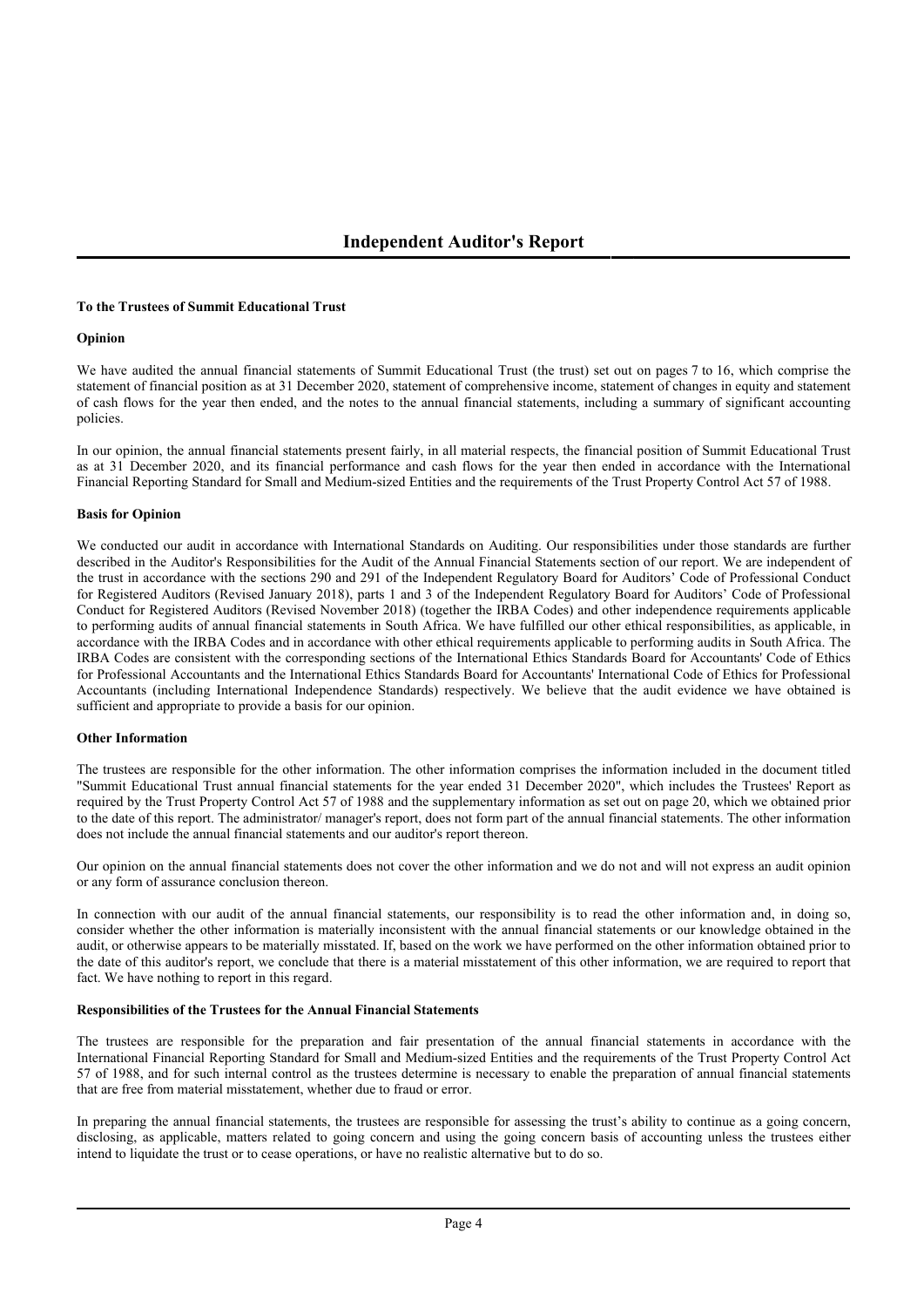### **Auditor's Responsibilities for the Audit of the Annual Financial Statements**

Our objectives are to obtain reasonable assurance about whether the annual financial statements as a whole are free from material misstatement, whether due to fraud or error, and to issue an auditor's report that includes our opinion. Reasonable assurance is a high level of assurance, but is not a guarantee that an audit conducted in accordance with International Standards on Auditing will always detect a material misstatement when it exists. Misstatements can arise from fraud or error and are considered material if, individually or in the aggregate, they could reasonably be expected to influence the economic decisions of users taken on the basis of these annual financial statements.

As part of an audit in accordance with International Standards on Auditing, we exercise professional judgement and maintain professional scepticism throughout the audit. We also:

- Identify and assess the risks of material misstatement of the annual financial statements, whether due to fraud or error, design and perform audit procedures responsive to those risks, and obtain audit evidence that is sufficient and appropriate to provide a basis for our opinion. The risk of not detecting a material misstatement resulting from fraud is higher than for one resulting from error, as fraud may involve collusion, forgery, intentional omissions, misrepresentations, or the override of internal control.
- Obtain an understanding of internal control relevant to the audit in order to design audit procedures that are appropriate in the circumstances, but not for the purpose of expressing an opinion on the effectiveness of the trust's internal control.
- Evaluate the appropriateness of accounting policies used and the reasonableness of accounting estimates and related disclosures made by the trustees.
- Conclude on the appropriateness of the trustees' use of the going concern basis of accounting and based on the audit evidence obtained, whether a material uncertainty exists related to events or conditions that may cast significant doubt on the trust's ability to continue as a going concern. If we conclude that a material uncertainty exists, we are required to draw attention in our auditor's report to the related disclosures in the annual financial statements or, if such disclosures are inadequate, to modify our opinion. Our conclusions are based on the audit evidence obtained up to the date of our auditor's report. However, future events or conditions may cause the trust to cease to continue as a going concern.
- Evaluate the overall presentation, structure and content of the annual financial statements, including the disclosures, and whether the annual financial statements represent the underlying transactions and events in a manner that achieves fair presentation.

We communicate with the trustees regarding, among other matters, the planned scope and timing of the audit and significant audit findings, including any significant deficiencies in internal control that we identify during our audit.

**Orkin Brown and Associates Partner: G.P. Brown Chartered Accountants (S.A.) Registered Accountants and Auditors 07 June 2021**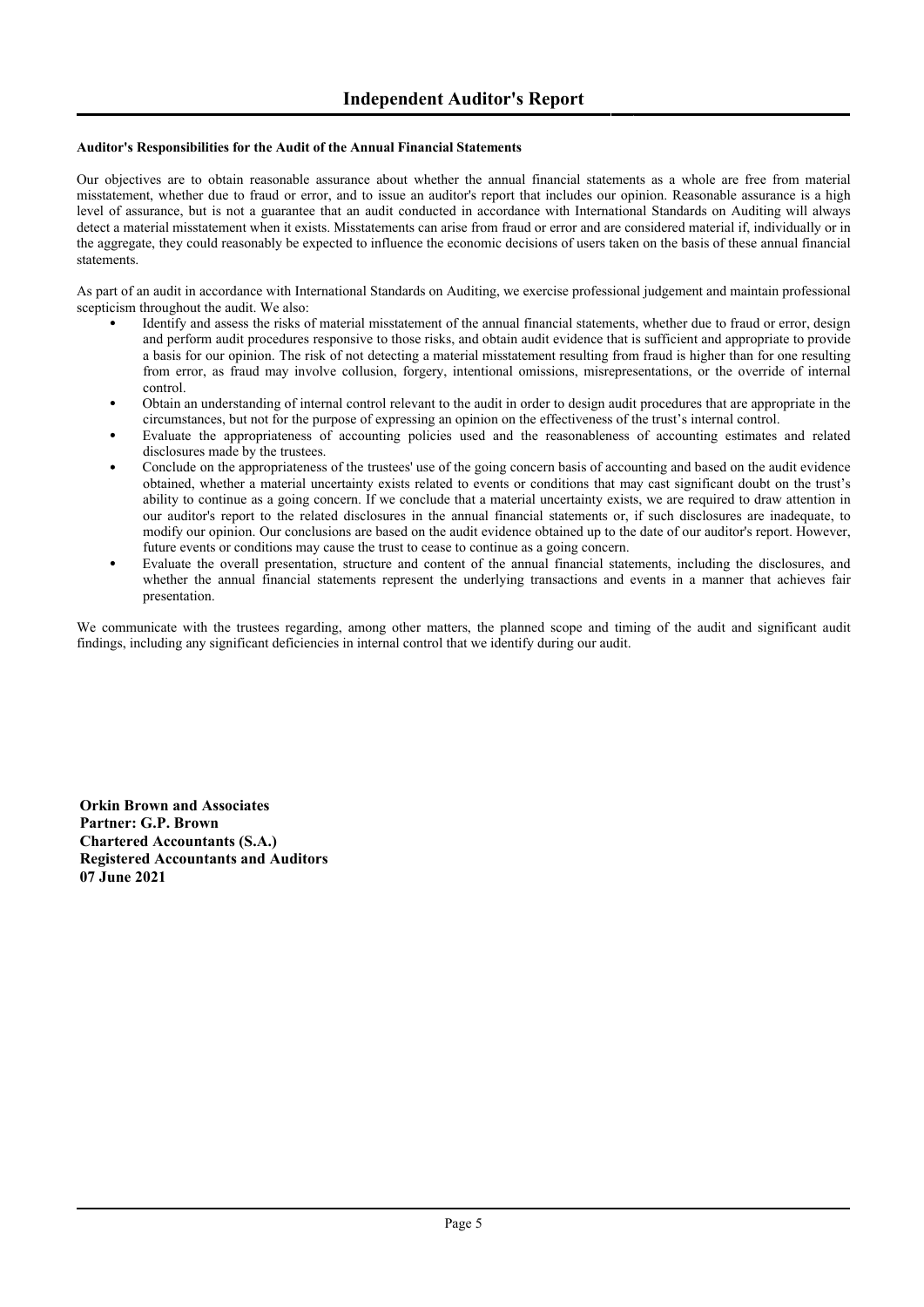### **Trustees' Report**

The trustees have pleasure in submitting their report on the annual financial statements of Summit Educational Trust (SET) for the year ended 31 December 2020.

This trustees' report is considerably more concise than that of previous years as it has been decided that the administrators/ managers ( KP Fiduciary Solutions (Pty) Ltd) will present most of the detail on the activities and operations of the trust is a separate administrator/ manager's report.

### **1. Review of financial results and activities**

The annual financial statements have been prepared in accordance with International Financial Reporting Standard for Small and Mediumsized Entities. The accounting policies have been applied consistently compared to the prior year.

Considerable effort has been made to provide adequate explanations in the notes to the financial statements so that the reader is able to gain a deeper understanding of the Trust and its performance.

We are pleased to report that these financial statements finally reflect a more accurate picture of the real financial position of the "new Summit Educational Trust" as they are clear of the legacy accounting issues relating to the joint venture with Odyssey Finance Corporation (Pty) Ltd (OFC).

The Trust recorded a deficit after tax for the year ended 31 December 2020 of R 431,789. This is however mainly as a result of nonrecurring or non-operational items (e.g. fair value impairments). It is worth noting that the trust actually made an 'operational' surplus of R 703 218 if one excludes the fair value adjustments on investments.

The Trustees are confident however that the longer-term outlook is one of sustainable surpluses given:

- The probability that interest rates and dividends will 'normalise'.

- Investment markets recover after the selloff induced by the Covid 19 sell off, and
- The bursaries awarded under the ADvTECH bursary fund are matched by notional income.

While Covid 19 is dealt with in greater detail in the administrators report, it is worth noting that that SET responded quickly and decisively to the educational crisis brought on by Covid19, especially in providing impacted learners the opportunity to continue their studies virtually.

The financial position of the Trust is extremely sound, with cash and financial assets exceeding R 32 million as at year end.

### **2. A focus on early childhood development**

The Trustees see merit in investing in the area of early childhood development as this is the foundation of all learning, but do so in collaboration with organisations that have scale and a real impact in the area, examples being Judea Hope and the Curriculum Development Project of Makers Valley.

### **3. Trustees**

The trustees in office at the date of this report are as follows:

#### **Trustees**

- A.E. Wentzel G.E. Kerr-Phillips G.L. Korner L.L. Lalla N.T. Mapetla
- M.D. Stalley

#### **4. Events after the reporting period**

The trustees are not aware of any material event which occurred after the reporting date and up to the date of this report.

#### **5. Auditors**

Orkin Brown and Associates continued in office as auditors for the trust for 2020. They will continue in office for the 2021 financial year.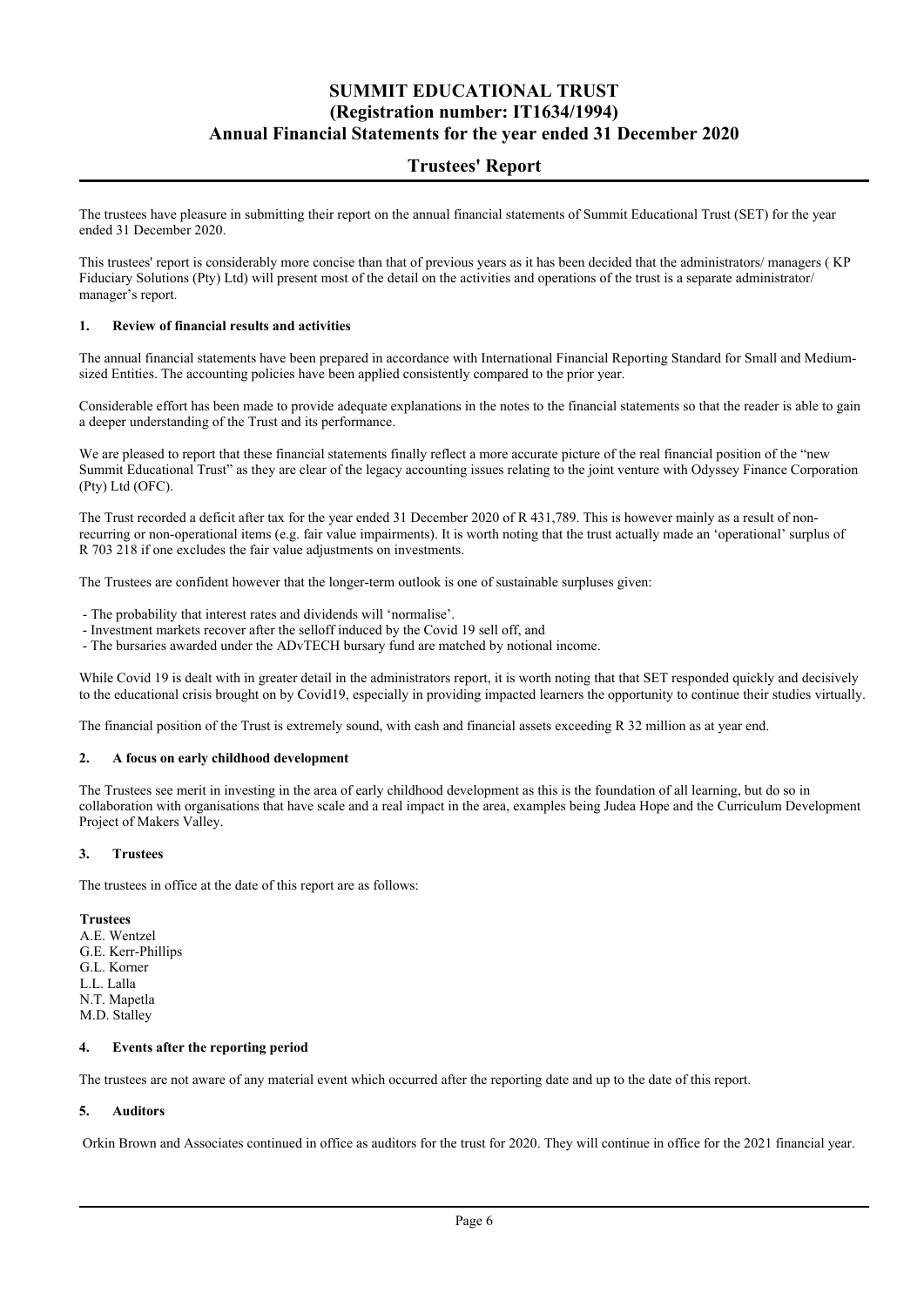# **Statement of Financial Position as at 31 December 2020**

| Figures in Rand                              | Note(s)          | 2020       | 2019       |
|----------------------------------------------|------------------|------------|------------|
| <b>Assets</b>                                |                  |            |            |
| <b>Non-Current Assets</b>                    |                  |            |            |
| Investment property at fair value            | 3                | 3 404 783  | 3 404 783  |
| Listed investments                           | $\sqrt{2}$       | 12 108 530 | 10 069 600 |
| Capital bursary fund                         | $\overline{4}$   | 20 000 000 | 21 000 000 |
|                                              |                  | 35 513 313 | 34 474 383 |
| <b>Current Assets</b>                        |                  |            |            |
| Trade and other receivables                  | 5                | 86 493     | 48 402     |
| Cash and cash equivalents                    | 6                | 20 301 193 | 22 905 040 |
|                                              |                  | 20 387 686 | 22 953 442 |
| <b>Total Assets</b>                          |                  | 55 900 999 | 57 427 825 |
| <b>Equity and Liabilities</b>                |                  |            |            |
| <b>Equity</b>                                |                  |            |            |
| <b>Equity Attributable to Equity Holders</b> |                  |            |            |
| Trust capital                                |                  | 100        | 100        |
| Accumulated surplus                          |                  | 35 558 774 | 35 990 563 |
|                                              |                  | 35 558 874 | 35 990 663 |
| Capital bursary fund reserve                 |                  | 20 000 000 | 21 000 000 |
|                                              |                  | 55 558 874 | 56 990 663 |
| <b>Liabilities</b>                           |                  |            |            |
| <b>Non-Current Liabilities</b>               |                  |            |            |
| Deferred income                              | $\boldsymbol{7}$ | 303 645    | 380 455    |
| <b>Current Liabilities</b>                   |                  |            |            |
| Trade and other payables                     | $\,$ $\,$        | 38 4 8 0   | 56 707     |
| <b>Total Liabilities</b>                     |                  | 342 125    | 437 162    |
| <b>Total Equity and Liabilities</b>          |                  | 55 900 999 | 57 427 825 |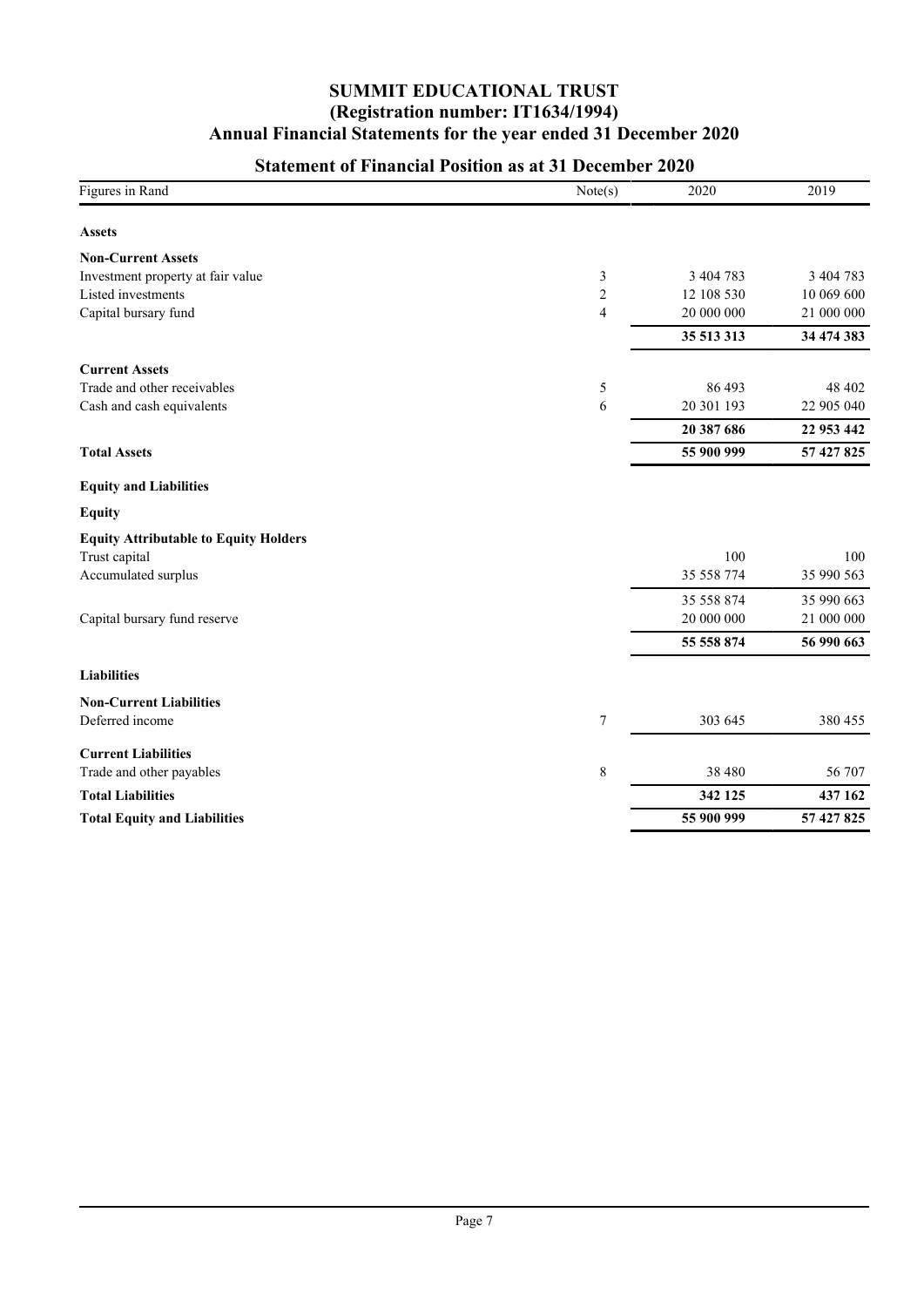# **Statement of Comprehensive Income**

| Figures in Rand          | Note(s) | 2020        | 2019      |
|--------------------------|---------|-------------|-----------|
| Other income             |         | 4 6 74 3 16 | 2 689 946 |
| Operating expenses       |         | (6459058)   | (4831984) |
| <b>Operating surplus</b> |         | (1784742)   | (2142038) |
| Investment revenue       | 10      | 1 352 953   | 1954958   |
| Finance costs            | 11      |             | (311)     |
| Deficit for the year     |         | (431 789)   | (187391)  |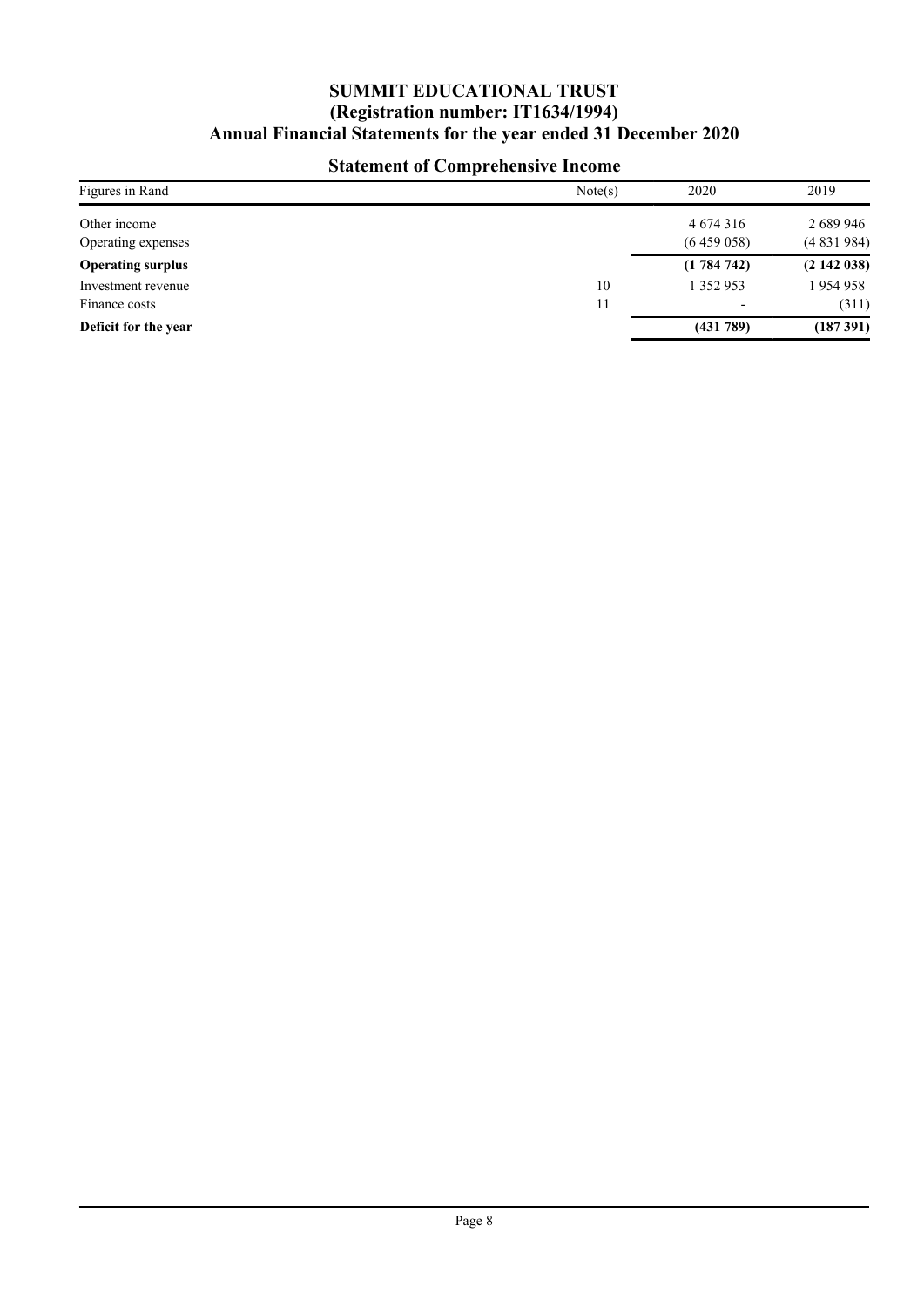#### Figures in Rand Trust capital Accumulated surplus Trust capital, property revaluation reserve and accumulated surplus Capital bursary fund reserve Total equity **Balance at 01 January 2019 100 36 177 954 36 178 054 22 000 000 58 178 054 Deficit for the year - (187 391) (187 391) - (187 391)** Decrease in capital bursary fund reserve  $-$  (1 000 000) (1 000 000) **Total contributions and distributions recognised directly in equity - - - (1 000 000) (1 000 000) Balance at 01 January 2020 100 35 990 563 35 990 663 21 000 000 56 990 663 Deficit for the year - (431 789) (431 789) - (431 789)** Decrease in capital bursary fund reserve  $(1\ 000\ 000)$   $(1\ 000\ 000)$ **Total contributions and distributions recognised directly in equity - - - (1 000 000) (1 000 000) Balance at 31 December 2020 100 35 558 774 35 558 874 20 000 000 55 558 874**

### **Statement of Changes in Equity**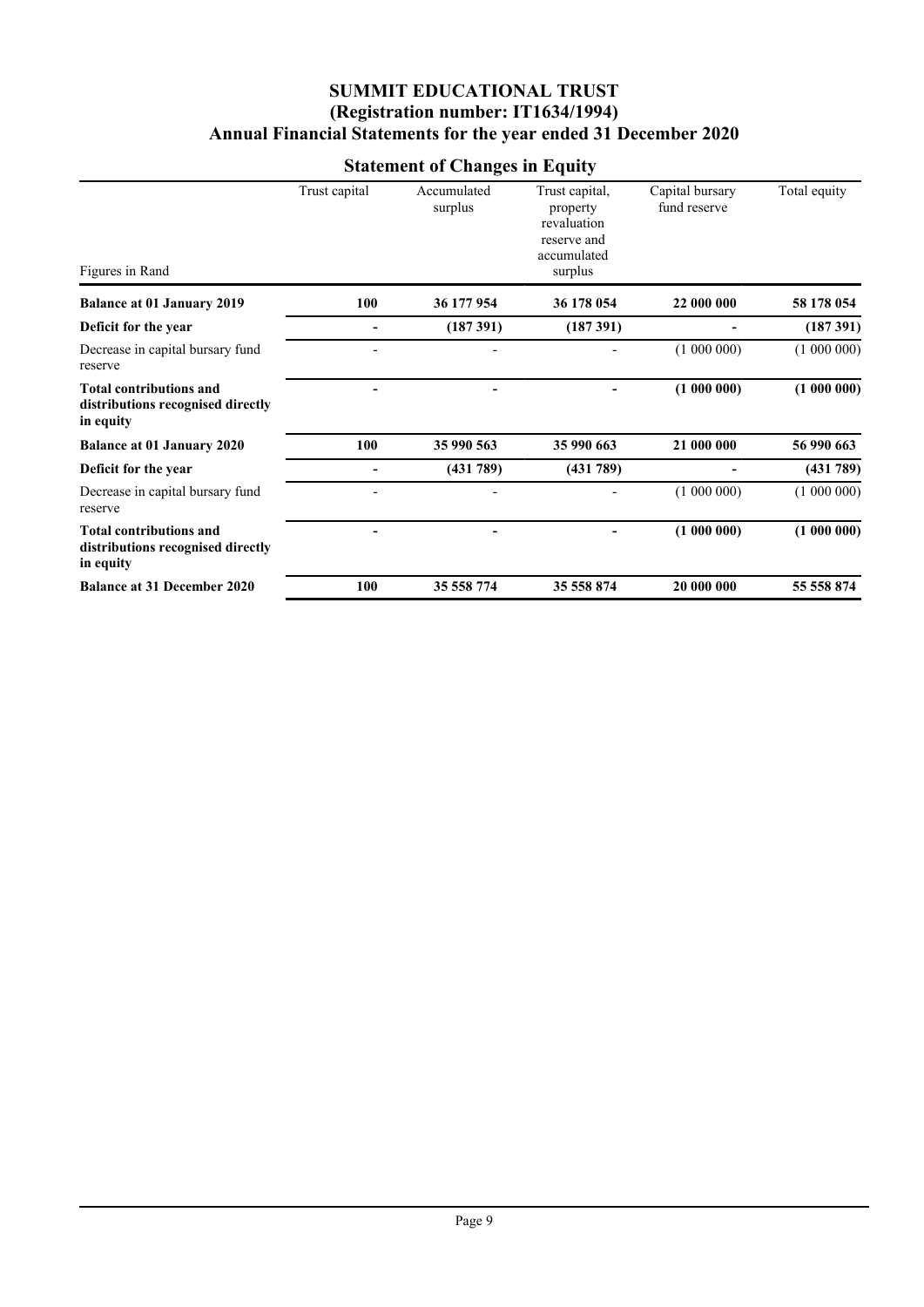## **Statement of Cash Flows**

| Figures in Rand                             | Note(s) | 2020        | 2019       |
|---------------------------------------------|---------|-------------|------------|
|                                             |         |             |            |
| Cash flows from operating activities        |         |             |            |
| Cash used in operations                     | 15      | (1782863)   | (1850168)  |
| Interest income                             |         | 1 090 834   | 1754881    |
| Dividends received                          |         | 262 119     | 200 077    |
| Finance costs                               |         |             | (311)      |
| Net cash from operating activities          |         | (429 910)   | 104 479    |
| Cash flows from investing activities        |         |             |            |
| Additions to listed investments             |         | (2 038 930) | (4663721)  |
| Movement in capital bursary fund            |         | 1 000 000   | 1 000 000  |
| Fair value adjustment on listed investments |         | (1135007)   | (1143878)  |
| Sale of listed investments                  |         |             | 31 598     |
| Net cash from investing activities          |         | (2173937)   | (4776001)  |
| Total cash movement for the year            |         | (2603847)   | (4671522)  |
| Cash at the beginning of the year           |         | 22 905 040  | 27 576 562 |
| Total cash at end of the year               | 6       | 20 301 193  | 22 905 040 |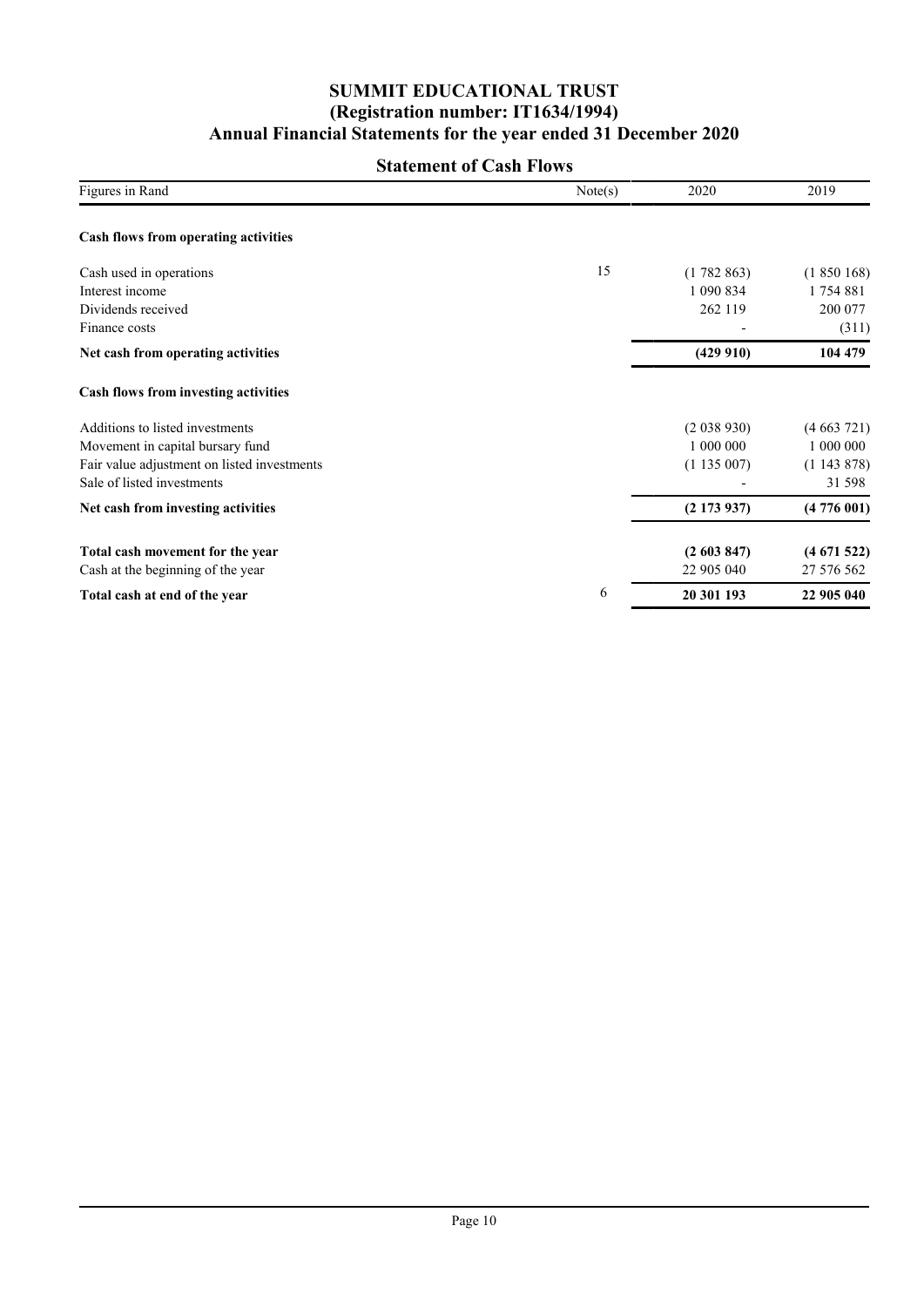### **Accounting Policies**

#### **1. Basis of preparation and summary of significant accounting policies**

The annual financial statements have been prepared on a going concern basis in accordance with the International Financial Reporting Standard for Small and Medium-sized Entities. The annual financial statements have been prepared on the historical cost basis, except for the measurement of investment properties and certain financial instruments at fair value, and incorporate the principal accounting policies set out below. They are presented in South African Rands.

These accounting policies are consistent with the previous period.

#### **1.1 Investment property**

Investment property is land and buildings held to earn rentals or for capital appreciation or both, rather than for use in the production or supply of goods or services or for administrative purposes; or for sale in the ordinary course of business. In addtition, only investment property whose fair value can be measured reliably without undue cost of effort on an ongoing basis in included in investment property. All other investment property is included in property, plant and equipment.

Investment property is initially measured at cost.

The cost of investment property comprises its purchase price and any directly attributable costs incurred to bring the asset to the location and condition necessary for it to be capable of operating in the manner intended by management. If payment is deferred beyond normal credit terms, the cost is the present value of all future payments.

Costs include costs incurred initially to acquire or construct an investment property and costs incurred subsequently to add to, replace part of, or service it. If a replacement cost is recognised in the carrying amount of an item of investment property, the carrying amount of the replaced item is derecognised.

After initial recognition, investment property is measured at fair value at each reporting date.

#### **1.2 Financial instruments**

#### **Initial measurement**

Financial instruments are initially measured at the transaction price (including transaction costs except in the initial measurement of financial assets and liabilities that are measured at fair value through surplus or deficit) unless the arrangement constitutes, in effect, a financing transaction in which case it is measured at the present value of the future payments discounted at a market rate of interest for a similar debt instrument.

#### **Financial instruments at amortised cost**

These include loans, trade receivables and trade payables. Those debt instruments which meet the criteria in section 11.8(b) of the standard, are subsequently measured at amortised cost using the effective interest method. Debt instruments which are classified as current assets or current liabilities are measured at the undiscounted amount of the cash expected to be received or paid, unless the arrangement effectively constitutes a financing transaction.

At each reporting date, the carrying amounts of assets held in this category are reviewed to determine whether there is any objective evidence of impairment. If there is objective evidence, the recoverable amount is estimated and compared with the carrying amount. If the estimated recoverable amount is lower, the carrying amount is reduced to its estimated recoverable amount, and an impairment loss is recognised immediately in surplus or deficit.

#### **Financial instruments at cost**

Equity instruments that are not publicly traded and whose fair value cannot otherwise be measured reliably without undue cost or effort are measured at cost less impairment.

### **Financial instruments at fair value**

All other financial instruments, including equity instruments that are publicly traded or whose fair value can otherwise be measured reliably, without undue cost or effort, are measured at fair value through surplus and deficit.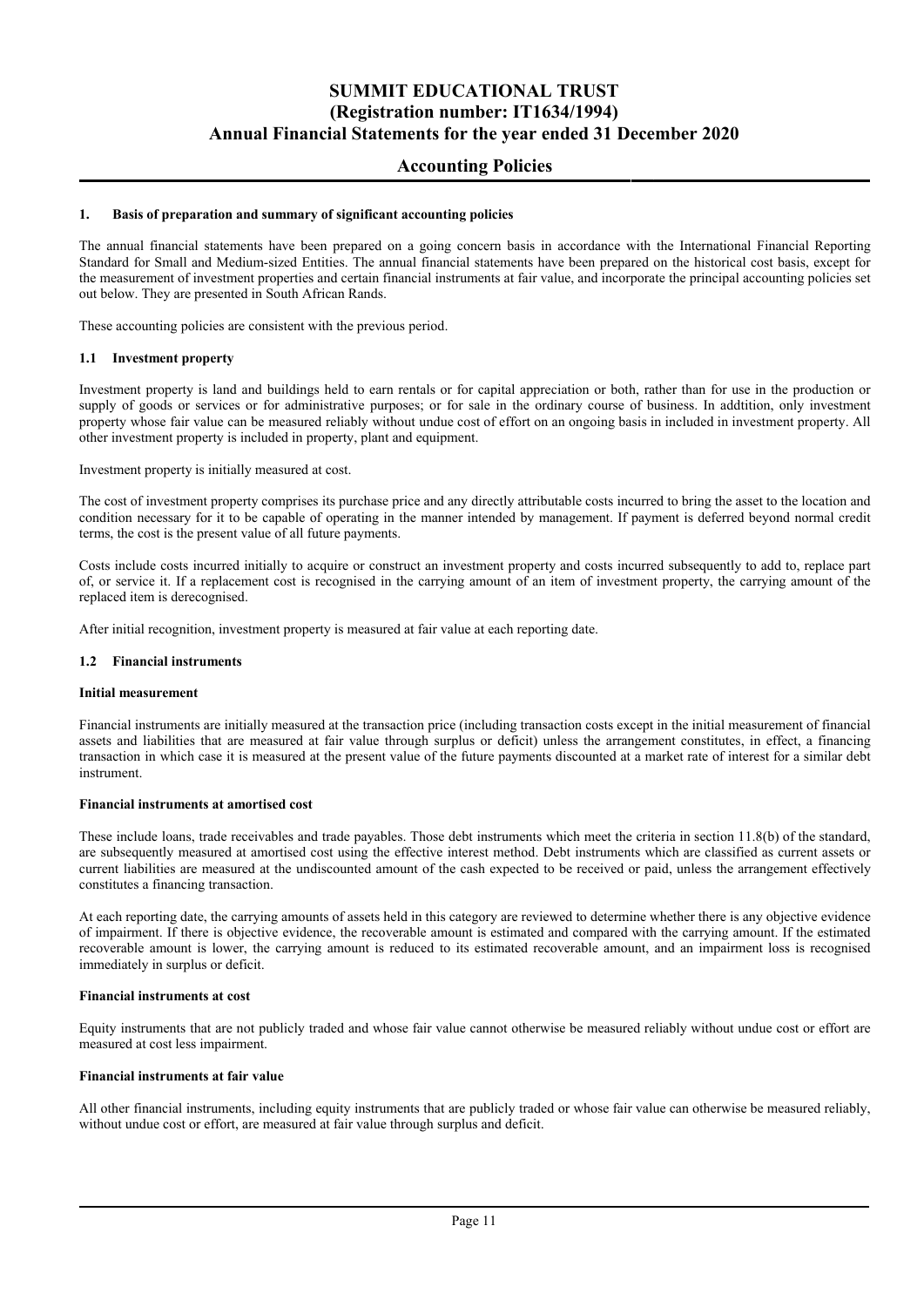### **Accounting Policies**

### **1.3 Leases**

A lease is classified as a finance lease if it transfers substantially all the risks and rewards incidental to ownership to the lessee. All other leases are operating leases.

#### **Operating leases - lessor**

Operating lease income is recognised as an income on a straight-line basis over the lease term unless:

- another systematic basis is representative of the time pattern of the benefit from the leased asset, even if the receipt of payments is not on that basis, or
- the payments are structured to increase in line with expected general inflation (based on published indexes or statistics) to compensate for the lessor's expected inflationary cost increases.

#### **1.4 Provisions and contingencies**

Provisions are recognised when the trust has an obligation at the reporting date as a result of a past event; it is probable that the trust will be required to transfer economic benefits in settlement; and the amount of the obligation can be estimated reliably.

Provisions are measured at the present value of the amount expected to be required to settle the obligation using a pre-tax rate that reflects current market assessments of the time value of money and the risks specific to the obligation. The increase in the provision due to the passage of time is recognised as interest expense.

Provisions are not recognised for future operating losses.

#### **1.5 Government grants**

Government grants are recognised when there is reasonable assurance that:

- the trust will comply with the conditions attaching to them; and
- the grants will be received

Government grants are recognised as income over the periods necessary to match them with the related costs that they are intended to compensate.

#### **1.6 Revenue**

Revenue is measured at fair value of the consideration received or receivable and represents the amounts receivable for goods and services provided in the normal course of business, net trade discounts and volume rebates, and value added tax.

Interest is recognised, in surplus or deficit, using the effective interest rate method.

Rental income received from property that is leased to Summit College under an operating lease is recognised in the statement of comprehensive income on a straight-line basis over the lease term and in accordance with the management agreement.

#### **1.7 Borrowing costs**

Borrowing costs are recognised as an expense in the period in which they are incurred.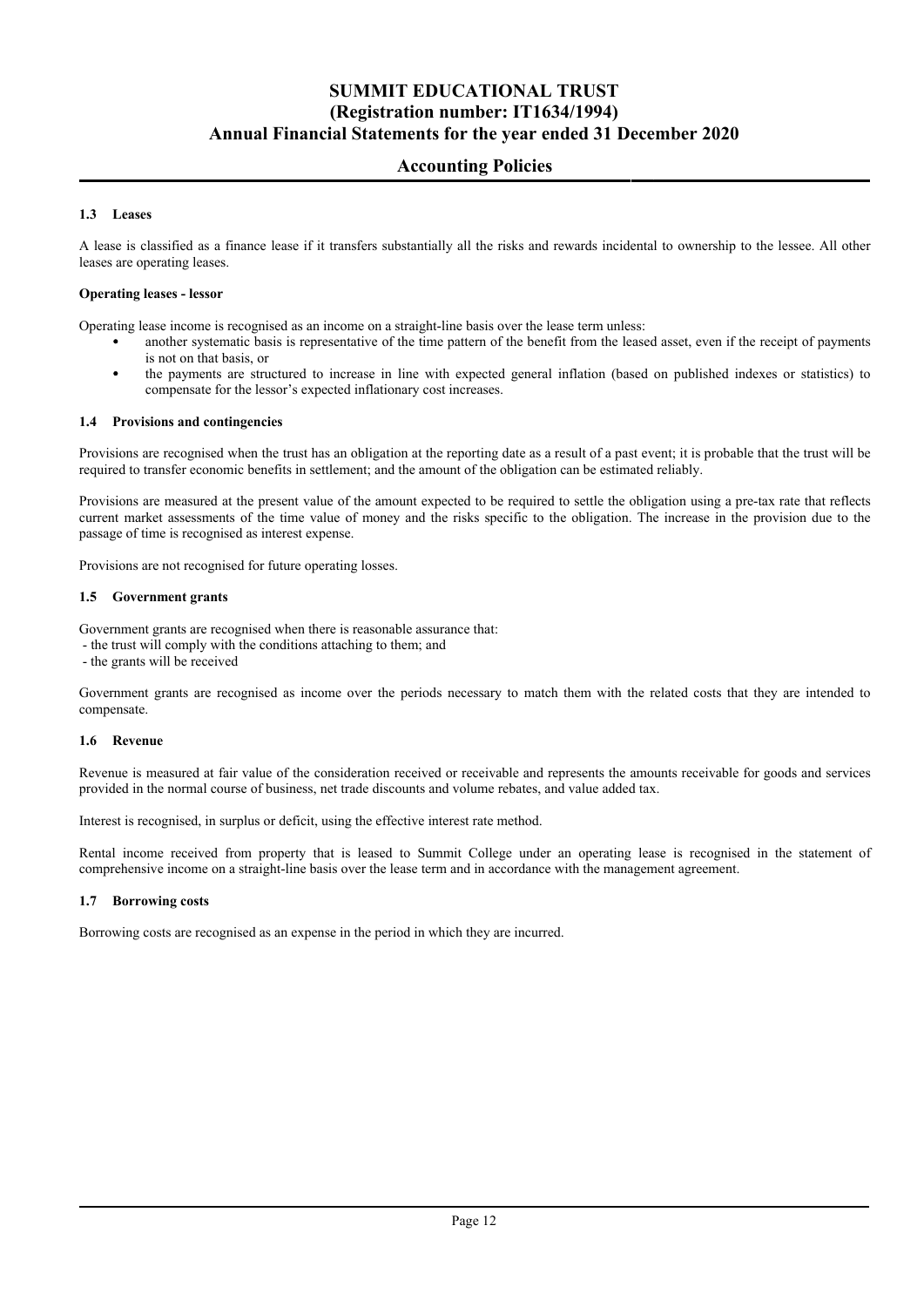# **Notes to the Annual Financial Statements**

| võits to the Annual Financial Statements                                                                                                                                                                                                                                                                                                                                                              |                              |                    |
|-------------------------------------------------------------------------------------------------------------------------------------------------------------------------------------------------------------------------------------------------------------------------------------------------------------------------------------------------------------------------------------------------------|------------------------------|--------------------|
| Figures in Rand                                                                                                                                                                                                                                                                                                                                                                                       | 2020                         | 2019               |
| 2.<br><b>Listed investments</b>                                                                                                                                                                                                                                                                                                                                                                       |                              |                    |
|                                                                                                                                                                                                                                                                                                                                                                                                       |                              |                    |
| Listed shares<br>The fair value of listed investments are based on the quoted market prices on the<br>reporting date.                                                                                                                                                                                                                                                                                 | 12 108 530                   | 10 069 600         |
| The trust continues the process of building an endowment fund, similar to those established by the ivy<br>league universities in the US.                                                                                                                                                                                                                                                              |                              |                    |
| The motivation for an endowment fund is to ultimately replace the ADvTECH bursary fund (i.e. to<br>generate adequate income to replace the funding), to create a strong capital base (and income) for the<br>Trust to ensure effectiveness over the very long term.                                                                                                                                   |                              |                    |
| 3.<br>Investment property at fair value                                                                                                                                                                                                                                                                                                                                                               |                              |                    |
| Reconciliation of investment property at fair value - 2020                                                                                                                                                                                                                                                                                                                                            |                              |                    |
| Investment property                                                                                                                                                                                                                                                                                                                                                                                   | Opening balance<br>3 404 783 | Total<br>3 404 783 |
| <b>Details of property</b>                                                                                                                                                                                                                                                                                                                                                                            |                              |                    |
| Investment property comprises of land and buildings situated on portion 7 of Erf 1159, Sunninghill<br>Extension 71 Township, Gauteng, measuring 551 square metres in extent and held under deed of transfer<br>T49631/2018.                                                                                                                                                                           |                              |                    |
| The Trustees have not considered it necessary to do a revaluation of the property as the property has been<br>owned for less than three years and it has a tenant that has only completed a little over two years of a five-<br>year lease.                                                                                                                                                           |                              |                    |
| Capital bursary fund<br>4.                                                                                                                                                                                                                                                                                                                                                                            |                              |                    |
| At amortised cost<br>Capital bursary fund                                                                                                                                                                                                                                                                                                                                                             | 20 000 000                   | 21 000 000         |
| <b>Non-current assets</b>                                                                                                                                                                                                                                                                                                                                                                             |                              |                    |
| At amortised cost                                                                                                                                                                                                                                                                                                                                                                                     | 20 000 000                   | 21 000 000         |
| SET opted to take a portion of the proceeds of the sale of the property and school in the form of a bursary<br>fund (the ADvTECH bursary fund). The ADvTECH bursary fund essentially represents a notional capital<br>fund that will allow the Summit Educational Trust to offer deserving learners financial support to attend<br>ADvTECH institutions, be they at schools or tertiary institutions. |                              |                    |
| The fund provided for an initial amount of R2.5 million for 2016 to be allocated at the discretion of the<br>SET trustees. The bursary fund essentially was valued at R25 million in determining the amount to be                                                                                                                                                                                     |                              |                    |

The bursary fund will operate for an initial period of up to 25 years (21 years remaining), with the annual amount available escalating by the annual average increase in the fees determined by ADvTECH.

paid to SET (in cash) for the sale of the school.

The fund is amortised by R 1 million per year and hence the reduction in the asset value from R 21 million in 2019 to R 20 million in 2020.

While the fund is essentially a notional asset, the trustees see this fund serving as a key way in which we will provide financial assistance to deserving learners. It may be argued that the 'true value' of a R2.5 million annuity fund that will operate for 25 years will be considerably higher than the illustrated R25 million.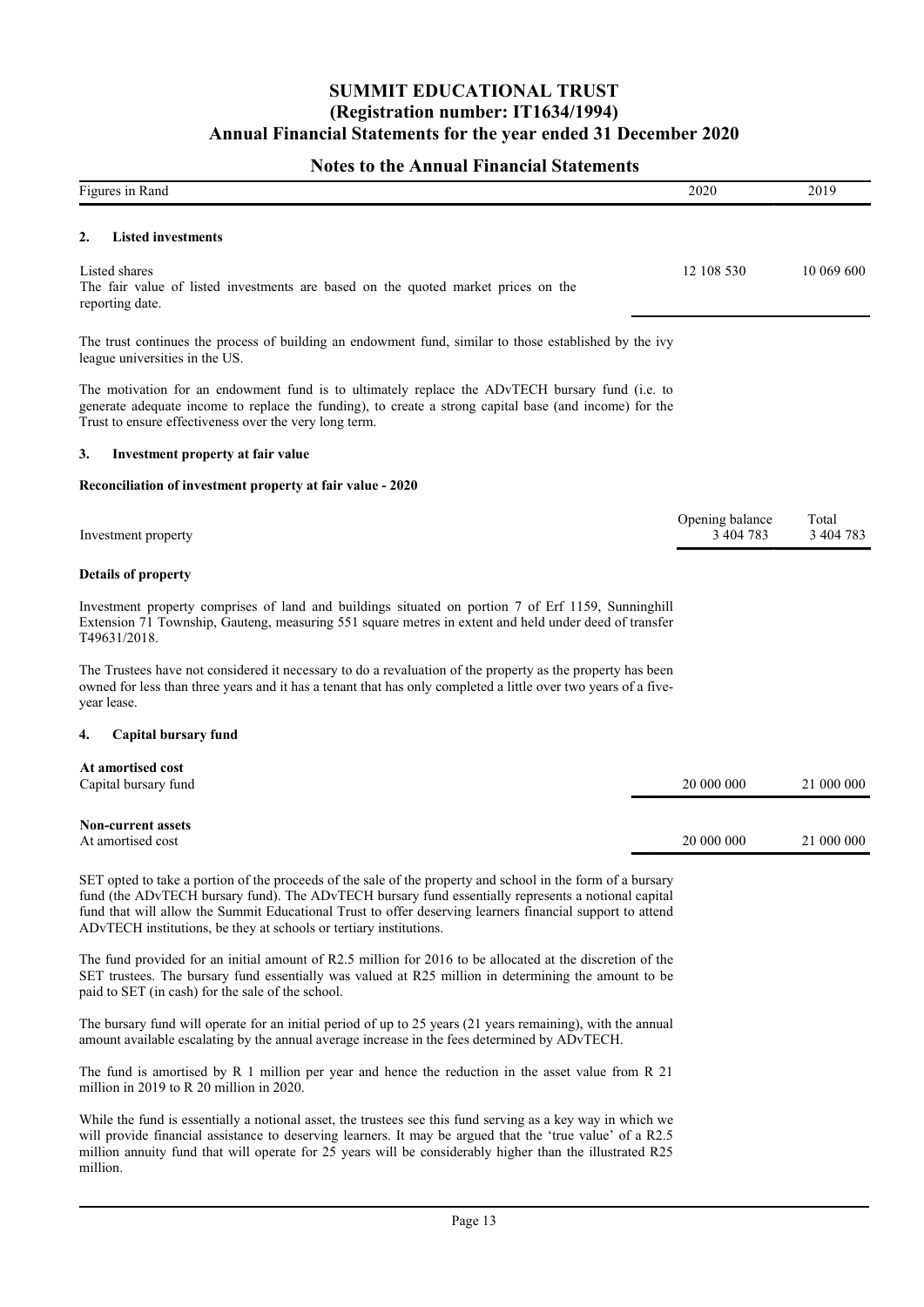## **Notes to the Annual Financial Statements**

| Figures in Rand                                                                                                                                                                                                                                                                                                                                                                                                                          | 2020       | 2019             |
|------------------------------------------------------------------------------------------------------------------------------------------------------------------------------------------------------------------------------------------------------------------------------------------------------------------------------------------------------------------------------------------------------------------------------------------|------------|------------------|
| 5.<br>Trade and other receivables                                                                                                                                                                                                                                                                                                                                                                                                        |            |                  |
| Trade receivables<br>Summit College debtors                                                                                                                                                                                                                                                                                                                                                                                              | 86 493     | 24 500<br>23 902 |
|                                                                                                                                                                                                                                                                                                                                                                                                                                          | 86 493     | 48 402           |
| Included in trade and other receivables is a collection of legacy debtors (The Summit College debtors).<br>This asset is the resulting accounting treatment of the settlement of OFC for the debtors book on the final<br>wind down of the JV. Debtors recovered result in the amortisation of the asset. The asset disappeared in<br>the 2020 year and will be treated as bad debts recovered from this point.                          |            |                  |
| Cash and cash equivalents<br>6.                                                                                                                                                                                                                                                                                                                                                                                                          |            |                  |
| Cash and cash equivalents consist of:                                                                                                                                                                                                                                                                                                                                                                                                    |            |                  |
| <b>Bank</b> balances                                                                                                                                                                                                                                                                                                                                                                                                                     | 20 301 193 | 22 905 040       |
| The cash balance decline is mainly attributable to the allocation of capital to the equity component of the<br>endowment fund.                                                                                                                                                                                                                                                                                                           |            |                  |
| 7.<br>Deferred income                                                                                                                                                                                                                                                                                                                                                                                                                    |            |                  |
| Government grants                                                                                                                                                                                                                                                                                                                                                                                                                        | 303 645    | 380 455          |
| Split between non-current and current portions                                                                                                                                                                                                                                                                                                                                                                                           |            |                  |
| Non-current liabilities                                                                                                                                                                                                                                                                                                                                                                                                                  | 303 645    | 380455           |
| These amounts relate to an interest free loan provided by Government on 2 June 1994. The terms of the<br>loan required inter alia that a school remains operative on the property for a period of 30 years from 2<br>June 1994, failing which the pro-rata amount of the loan still owing shall be refunded to the Government.                                                                                                           |            |                  |
| The loan was secured by a bond, but this was cancelled when the school was sold to ADvTECH.<br>The loan is written off in 30 equal annual instalments. The accounting treatment effectively offsets the<br>liability against deferred income.                                                                                                                                                                                            |            |                  |
| The Trustees do not see this as a real liability as the loan will be fully written off in the 2024 financial<br>year and ADvTECH has undertaken to continue operating a school on the property well into the future,<br>especially after a very significant investment by them in the school over the past few years.<br>An offer was made to the Government for the settlement of this liability following the sale of the<br>property. |            |                  |
| 8.<br><b>Trade and other payables</b>                                                                                                                                                                                                                                                                                                                                                                                                    |            |                  |

| Accrued audit fees | 14 375           | 19 872<br>36 835 |
|--------------------|------------------|------------------|
| Accrued expenses   | 24 105<br>38 480 | 56 707           |
|                    |                  |                  |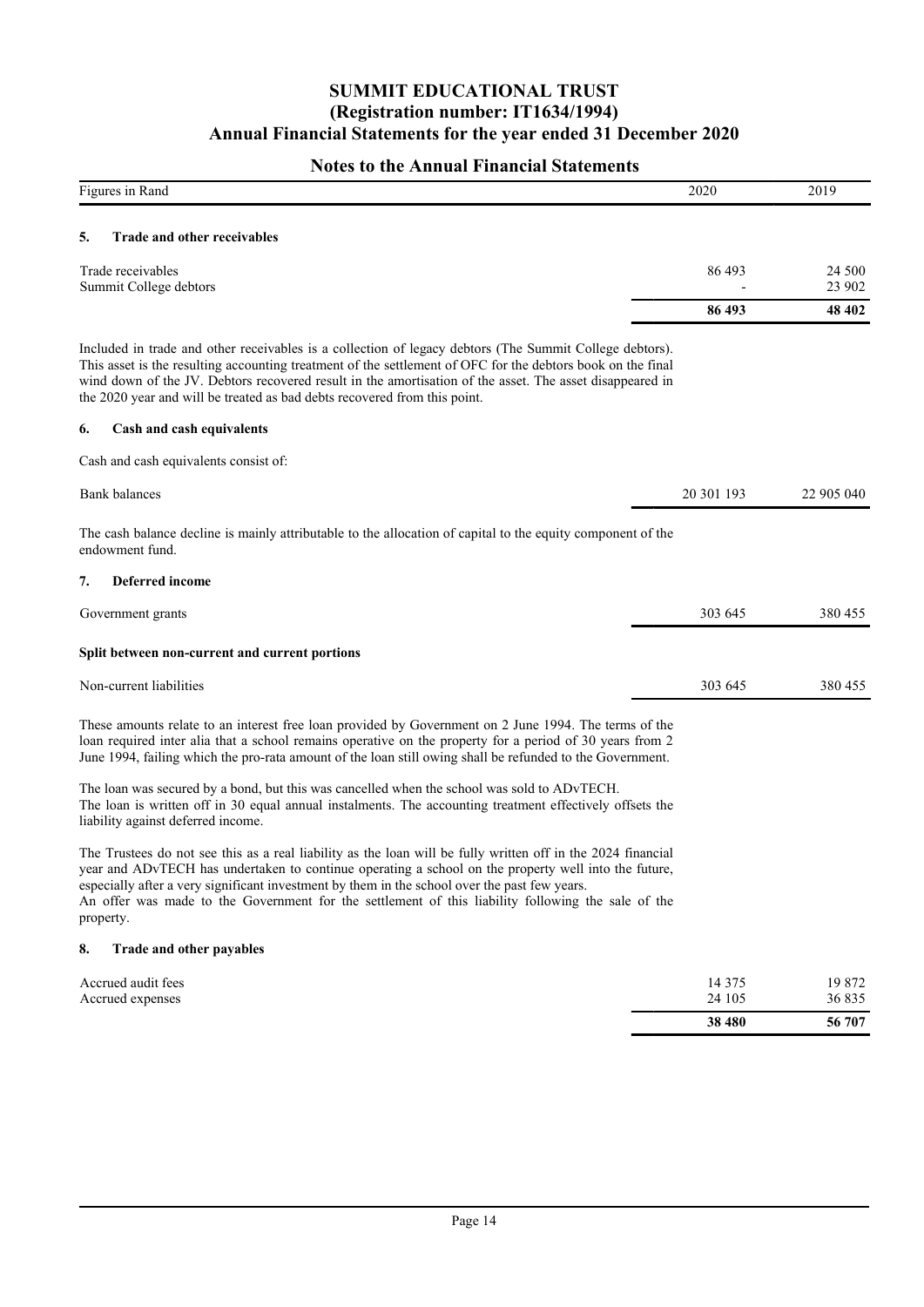### **Notes to the Annual Financial Statements**

| Figures in Rand                                                                                                                                                   | 2020      | 2019      |
|-------------------------------------------------------------------------------------------------------------------------------------------------------------------|-----------|-----------|
| 9.<br><b>Adjustment on the sale of Summit College</b>                                                                                                             |           |           |
| Legal expenses - debt collection                                                                                                                                  | 123 096   | (263 300) |
| This line item will not appear in future financial statements as the joint venture with OFC is now fully<br>wound up and all residual accounting issues resolved. |           |           |
| 10.<br><b>Investment revenue</b>                                                                                                                                  |           |           |
| Dividend revenue<br>Listed financial assets - Local                                                                                                               | 262 119   | 200 077   |
| Interest revenue<br>Bank and investments                                                                                                                          | 1 090 834 | 1754881   |
|                                                                                                                                                                   | 1 352 953 | 1954958   |

Interest earned in the year is lower mainly as a result of the sharp decline in interest rates as the South African Reserve Bank aggressively cut interest rates in response to the economic impact of Covid 19.

#### **11. Finance costs**

| Trade and other payables |  |
|--------------------------|--|
|                          |  |

### **12. Taxation**

No provision for taxation has been made as the Trust is exempt from taxation in terms of S10(1)(cN) of the Income Tax Act.

#### **13. Auditor's remuneration**

| Fees                          | 14 375  | 19 872 |
|-------------------------------|---------|--------|
| Adjustment for previous years | (6072)  | 22 800 |
|                               | 8 3 0 3 | 42 672 |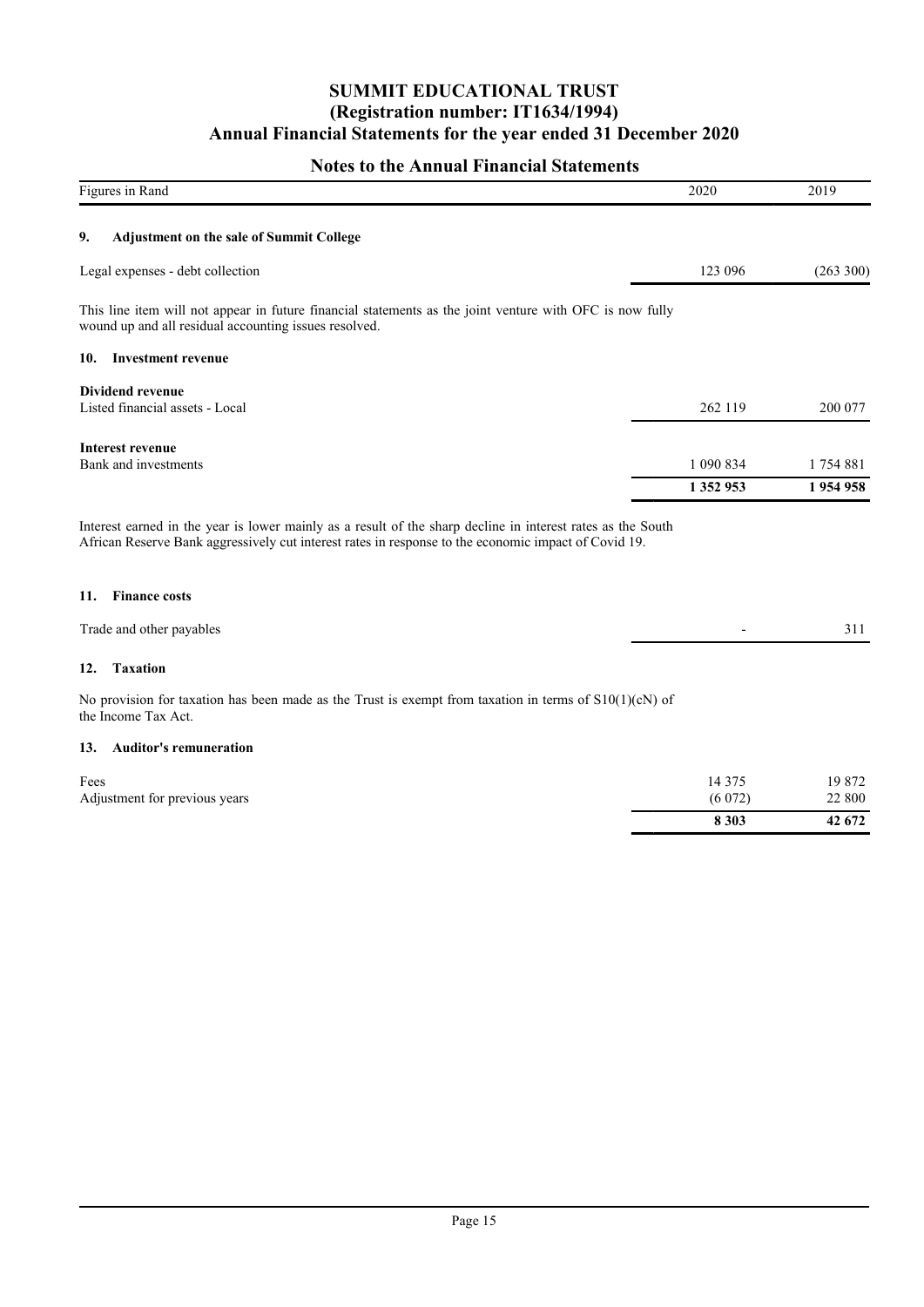### **Notes to the Annual Financial Statements**

Figures in Rand 2020 2019

### **14. Bursaries awarded**

Bursaries awarded for the year increased by a very significant 66% (2020: R 4 742 661 vs. 2019 R 2 862 532), mainly as a result of the once of additional funding (of R 500 000) provided to Rosebank college, to provide deserving final year learners with the technology required to complete their studies virtually and the short term finance support facility (of R 1 million) provided to the ADvTECH schools division, to provide temporary assistance to families who were financially impacted by the Covid 19 pandemic.

Both these amounts utilised carried forward surpluses on the SET ADvTECH bursary fund. This has quite significantly reduced the carried forward surplus on the bursary fund.

'Normalised bursaries' can therefore be assumed at R 3 242 661, which is marginally higher than the previous year.

While total bursaries of R 4 742 661 represent 79% of total income, normalised bursaries of R 3 242 661 represent 72% of total income adjusted down by the additional bursaries. This figure is still slightly below our target of a 75% distribution for the reasons given below;

1. The Trust is in the process of building a portfolio of projects, many of which take time to investigate and develop.

2. The deployment of capital into the endowment fund (e.g. into listed equities) will result in lower income (in the short to medium term) as yields on cash typically exceed yields on listed equity, and 3. Bursaries typically represent fairly long term (e.g. 4 to 5 year) commitments, the result of which is a slow build up to the ideal annual distribution. It takes time to blend current bursaries awarded with the

#### **15. Cash used in operations**

need to support new entrants over time.

|                                                                | (1782863)     | (1850168)     |
|----------------------------------------------------------------|---------------|---------------|
| Deferred income                                                | (76810)       | (76810)       |
| Trade and other payables                                       | (18227)       | 42 707        |
| Trade and other receivables                                    | (38091)       | 213 693       |
| Changes in working capital:                                    |               |               |
| Amortisation of capital bursary fund                           | (1 000 000)   | (1 000 000)   |
| Finance costs                                                  |               | 311           |
| Interest received                                              | (1 090 834)   | (1754881)     |
| Dividends received                                             | (262119)      | (200077)      |
| Fair value adjustment and profit on sale of listed investments | 1 1 3 5 0 0 7 | 1 1 1 2 2 8 0 |
| <b>Adjustments for:</b>                                        |               |               |
| Deficit before taxation                                        | (431789)      | (187391)      |
|                                                                |               |               |

#### **16. Legal fees**

The legal fees relate to the legal expenses incurred in recovering the Summit College debtors book. While the fees appear high relative to the recoveries, the trustees believe that the expenses are likely to decline significantly over time, whereas the recoveries are expected to increase as judgements have been obtained in many cases.

While some may question why a Public Benefit Organisation would pursue these debtors, the Trustees deem it appropriate to pursue historic debtors as these debts were incurred by individuals and/ or families who received quality private education on strict commercial terms. The Trustees feel it appropriate to recover these funds and to ultimately use the recovered amounts to assist deserving learners from disadvantaged backgrounds.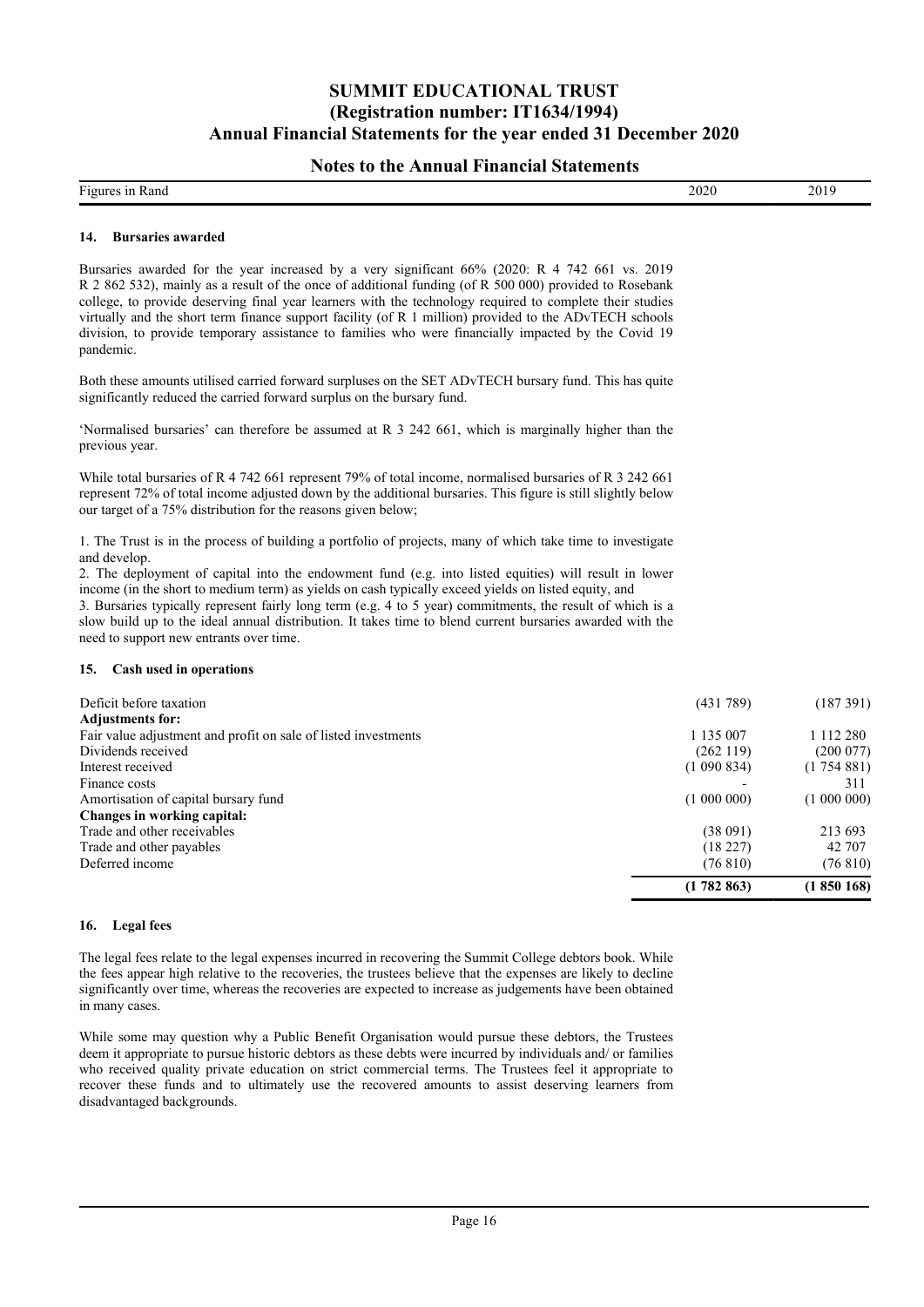# **Administrator / Management Report**

SET has outsourced its daily management to KP Fiduciary Solutions (Pty) Ltd (KPFS). This outsourced management arrangement provides that KPFS handle all routine administration and management, including:

- Managing the bursary funds, including the screening of applicants and the mentoring of existing recipients and liaising with the ADvTECH group.

- The sourcing, evaluation and managing of projects and programmes, including the screening of potential partners.

- Handling the Trust administration (including regulatory and Masters Office compliance). This includes preparing the minutes of trustee minutes.

- Maintaining the financial records of the trust and preparing the pack required for the audit.

- Doing the ongoing reporting to the trustees and partners, and

- Managing and maintain the property.

This includes the engagement of a suitably qualified administrator and an accountant. The Trust entered into this arrangement as it is considered a more cost effective way of achieving effective management of the Trust than the appointment of staff.

### **1. Covid 19**

Covid 19 impacted SET significantly in several ways, namely:

- It materially impacted our income (mainly interest) earned and our portfolio value.

- It resulted in massive challenges in the education sector, with massive pressure on learners and their parents, and

- It impacted our (and our partners) ability to operate.

The first and less critical way was the impact of the sharp decline in income earned and the impact of the pandemic on our investment portfolio. The sharp decline was mainly as a result of the decline in interest earned, as a result of the significant decline in interest rates, as the SA Reserve Bank (like all central banks) aggressively cut the repo rate to help offset the impact of Covid 19 on the local economy. These are dealt with in more detail below and in notes 2 and 10.

The second, and more important impact however was the impact of Covid 19 on the needs in the education sector (especially learners) and the need for SET to respond to these challenges.

There can be little doubt that Covid 19 had a deep and wide-ranging impact on learning and education, not only for millions of learners in South Africa but hundreds of millions throughout the world.

SET accordingly dipped materially into the carryover ADvTECH bursary fund and its cash resources so as to provide short-term funding support and by equipping some learners with the technology (and data) required to continue their studies in a more virtual learning environment.

SET responded in a number of ways. SET made an amount of R 500 000 available to the Rosebank College for the supplying of deserving students with the technology (laptops) to final year learners. This project is estimated to have allowed roughly 100 learners to continue their studies digitally. SET also provided R 1 million to ADvTECH schools division to assist deserving families with the bridging finance needed to keep deserving learners in school. This programme is believed to have allowed more than 60 learners to remain in school.

SET also assisted some learners at model C schools with the technology (mainly data) needed to continue studying during the remote learning phase of 2020.

While some parts of the education sector (mainly tertiary and the private sector) respond quickly and decisively to limit the impact of Covid 19 on academics (e.g. by migrating to online learning), many others, especially those in remote areas and those in disadvantaged communities were unable to make this transition to a more digital/virtual model. The net result was that 2020 was a devastating year for many learners. There is a real concern that the lost learning year may haunt many learners (especially those in the last few years of schooling) for years to come.

It is hoped that some of the progress made in the utilisation of technology will be expanded on and that this will help to usher in an era is which technology is more widely used in education, as this could significantly improve the educational experience for learners in disadvantaged or remote communities.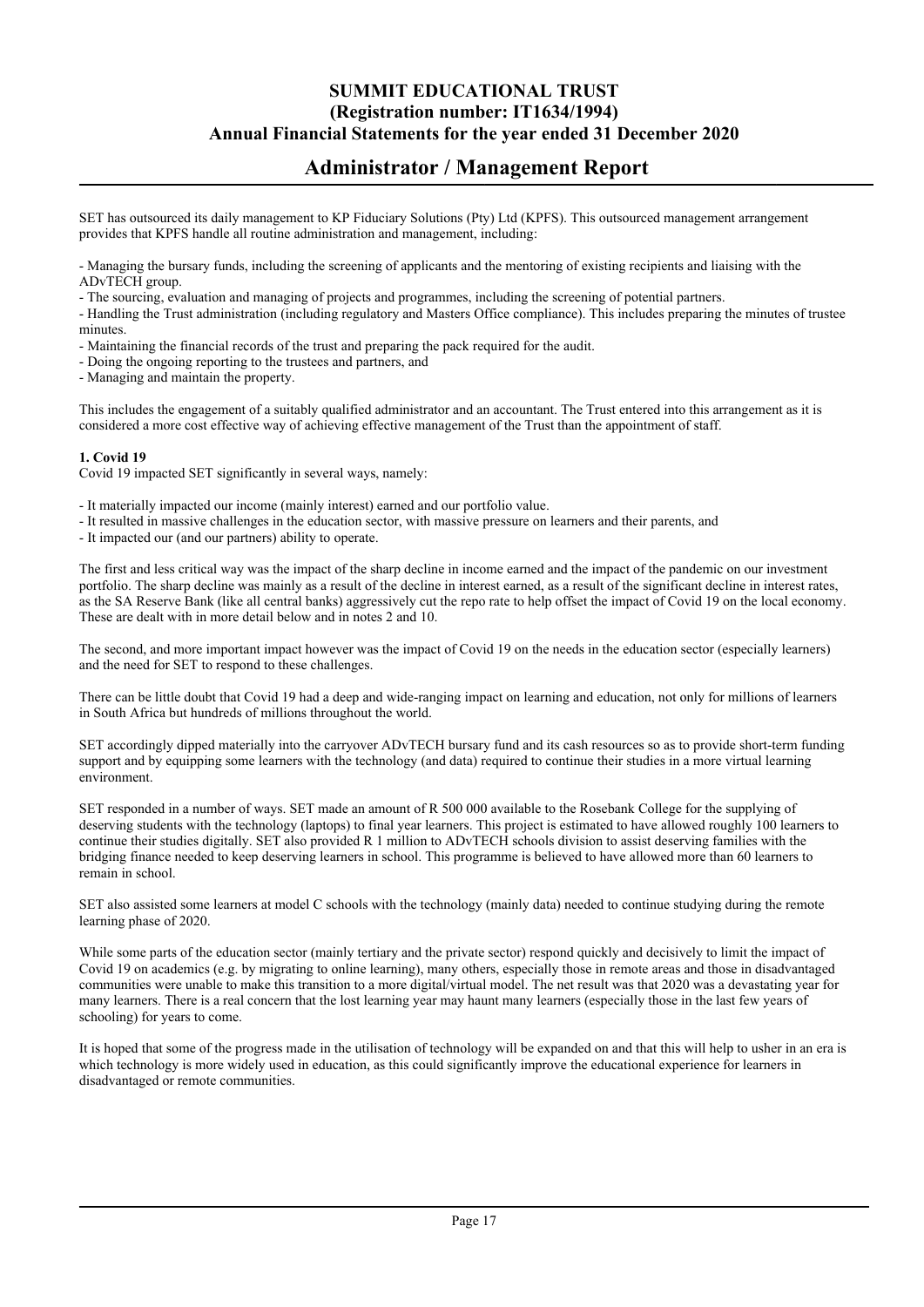# **Administrator / Management Report**

### **2. Financial commentary**

The Trust recorded a deficit after tax for the year ended 31 December 2020 of R 431 789. This performance was however attributable to three factors. These items which are listed below are discussed in more detail in the paragraphs below.

- 1. Considerably higher bursaries awarded.
- 2. Considerably lower investment income, and
- 3. Negative fair value adjustments on the value of the investment portfolio.

#### **Higher bursaries paid**

Bursaries awarded in 2020 amounted to R 4 742 661 versus R 2 862 532 for 2019. While the bursaries awarded under the SET ADvTECH fund are matched by an equal notional income stream, the Trust did increase its non-ADvTECH bursaries in the year.

#### **Lower investment income**

As mentioned, the sharp reduction in local interest rates and the decision of many listed companies to reduce or suspend dividends in response to the Covid 19 economic impact resulted in a sharp decline in investment income, from R 1 954 958 in 2019, to R 1 352 953 in 2020.

While interest rates are expected to remain fairly low, we expect dividends to resume and this, coupled with higher equity allocation should see investment income rise quite materially in the 2021 year.

#### **Fair value adjustments**

Fair value adjustments on financial assets (shares) reflected an impairment of R 1 135 007 in 2020.

It was pleasing to see the significant recovery in the portfolio value after the financial year end.

As mentioned in the Trustee report, the operating result excluding fair value adjustments reflected an operating profit. It is also important to note that the portfolio has recovered well in 2021 (after balance sheet date).

### **3. An ongoing focus on early childhood development**

The Trustees remain committed to the medium to long term objective of making a significant contribution in the area of early childhood development as this is seen as the foundation of all further learning.

While the Covid lockdowns severely impacted our ability to find and develop new projects in this regard, SET continued to support the projects we were engaged in and hope to find worthy new projects and partners later in 2021 and well into the future.

The Trustees preferred approach to ECD projects remains one of collaboration and in projects where ECD centres and their staff are developed to increase the impact of our spend. The Trust prefers not to fund operating expenses for ECD's or ECD's that do not demonstrate financial viability.

#### **4. Bursary management and support**

The once off Covid support programmes and projects resulted in direct beneficiaries increasing to an estimated 160 individuals.

The real reach of the assistance provided is however far greater as the investments made in teacher and ECD development has a multiplier effect on our spending. It is estimated for example that the reach of our ECD programme with the CDP alone has an indirect impact on thousands of preschool learners.

The Trust is increasingly allocating funds to ADvTECH institutions for them to screen and allocate financial assistance programmes as these institutions typically have a deeper understanding of the needs in their communities and are able to identify and manage deserving candidates more effectively than ourselves. The Trust does however expect not only adequate feedback on recipients but that the institutions will manage the overall learner in a more active way than the Trust could do.

The above is especially true given the scale and the scope of the various SET programmes and projects.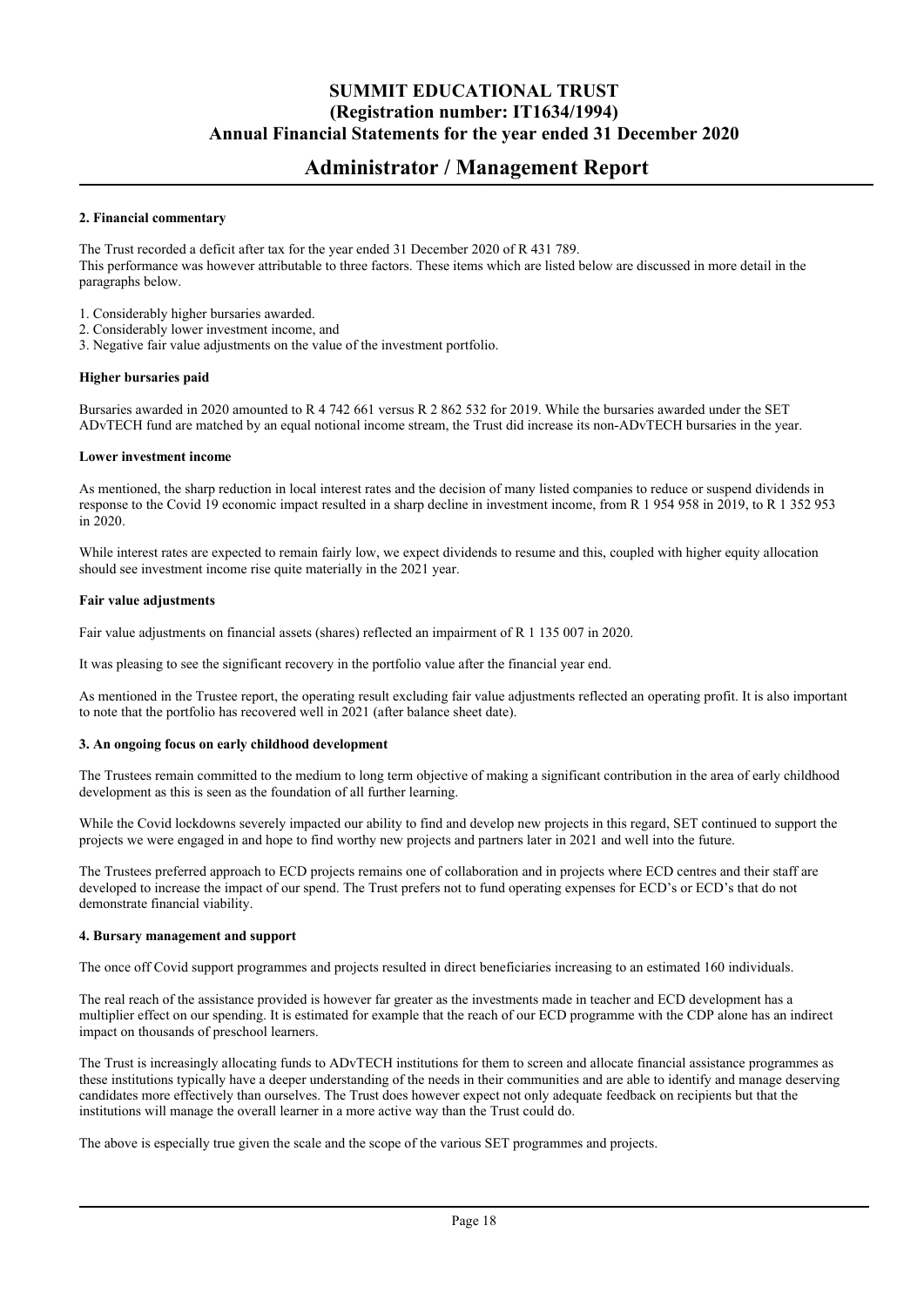# **Administrator / Management Report**

### **5. The Endowment Fund**

The Trustees have resolved to build a long term "endowment fund", much like those of venerable institutions such as Harvard and Yale. The purpose of the endowment fund is to generate adequate income to fund bursaries and projects in the long term.

The targeted capital allocation to the endowment fund is R 27 million. The bulk of the portfolio (70%) is earmarked for equity investments (initially only listed equity but this could change if circumstances deemed it appropriate), with 10% allocated to each of property, cash and fixed income.

While the investment mandate targets moderate growth, the underlying equity positions will typically be more balanced in nature.

The listed equity portfolio value at year end was R 12 108 530 (2019: R 10 069 600).

The increase in the value of the portfolio was primarily attributable to the allocation of additional capital to equities. The 2020 calendar year proved a trying and volatile one for markets, as Covid 19 had a material impact on the global economy and the broader equity markets over the year.

It has been deemed appropriate to only invest when value is apparent and as such only around 65% of the capital had been deployed as at year end.

#### **6. The investment property**

2021 represents the third year of ownership of the property. The current rental translates into a gross yield of 9.3%.

The decision to buy a direct property, rather than a portfolio of listed property stocks, proved to be a good decision as the yield is steadily improving and the avoidance of the JSE listed property sector shielded the Trust against an average decline of roughly 50% in capital value of listed property stocks.

We have also only needed to do minimal maintenance since purchasing the property but expect some repairs and maintenance spending over the coming financial year.

### **7. Relationship with ADvTECH**

The Trust has a healthy and constructive working relationship with ADvTECH management.

While cautious and judicious in the allocation of resources (including the carried forward balances of the SET ADvTECH bursary fund), we remain engaging, constructive and generally responsive to requests for assistance, as evidenced by the allocation of significant sums of money to Covid emergency relief funds.

The trust remains hopeful of forging deeper relationships with ADvTECH regarding teacher training and teaching assistant development as we feel there is a natural synergy in these areas.